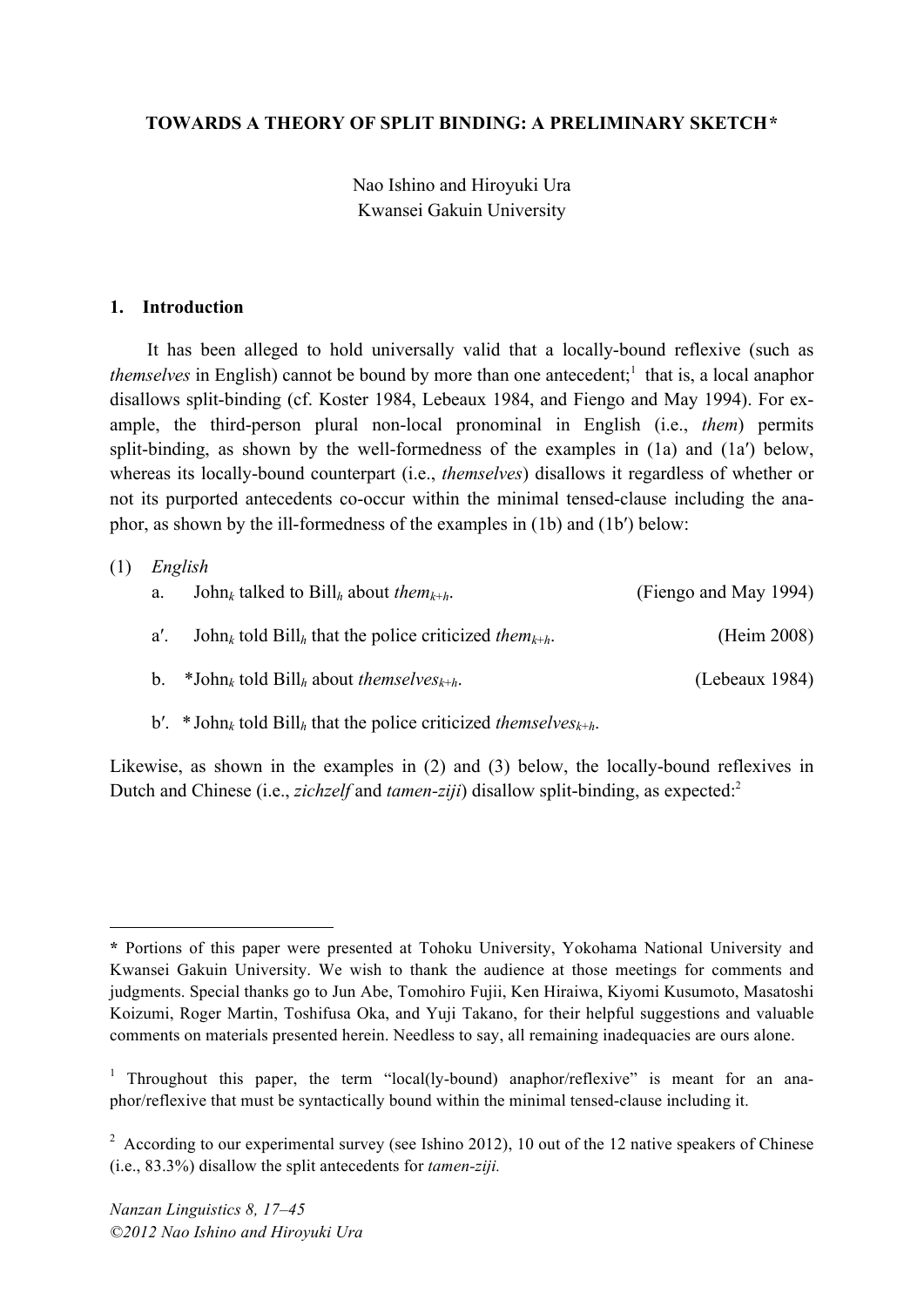(2) *Dutch* (Koster 1984, Hicks 2009)

John*<sup>k</sup>* sprak Peter*<sup>h</sup>* over *zichzelfk*/*h*/\**k*+*h*.

'John*<sup>k</sup>* told Peter*<sup>h</sup>* about himself*k*/*h*/\*themselves*k*+*h*.'

(3) *Chinese*

 \*Zhangsan*<sup>j</sup>* gaosu Lisi*<sup>k</sup>* youguan *tamen-zijij*+*k*. Zhangsan tell Lisi about SELF(PL)

'Zhangsan told Lisi about SELF(PL).'

Turning our attention to Japanese, we recognize that Japanese has two types of local anaphor, *zibun-(tati)-zisin* ('SELF-(PL)-self') and Pronoun+*zisin* (such as *kare-zisin* 'himself' or *karera-zisin* 'themselves'). As shown in (4), these (plural) reflexive forms in Japanese must be bound within the minimal tensed clause containing it (cf. Kurata 1986, Nakamura 1989, Katada 1991, and Aikawa 1993), except where it is used logophorically or emphatically (cf. Kuno 1972, 1987 and Aikawa 1994).

- (4) a. John*k*-ga [CP Bill*j*-ga *zibun-zisin*\**k*/*j*/*kare-zisin*\**k*/*j*-o hihansi-ta to ] it-ta. John-NOM Bill-NOM SELF-self/himself-ACC criticize-PST C say-PST 'John said that Bill criticized *SELF*.'
	- b. [John to Bill]*k*-ga [CP keisatu*j*-ga *zibun-tati-zisin*\**k*/*j*/*karera-zisin*\**k*/*j*-o John and Bill-NOM police-NOM SELF-PL-self/them-self-ACC hihansi-ta to l it-ta. criticize-PST C say-PST

'John and Bill said that the police criticized *SELF(PL)*.'

If it is universally true that a locally-bound reflexive cannot be split-bound, we are naturally led to the prediction that *zibun-tati-zisin* and *karera-zisin*, if not used emphatically/logophorically, cannot have split-antecedents within its local domain, because *zibun-tati-zisin* and *karera-zisin* in Japanese are both a locally-bound anaphor as shown in (4). Surprisingly enough, however, *zibun-tati-zisin* is likely to allow local split-binding, as exemplified in (5) below: 3

<sup>&</sup>lt;sup>3</sup> The observation that Japanese plural reflexives allow split-binding was reported in Katada (1991), who contended that *karera-zisin* (the other form of the Japanese local reflexive) in addition to *zibun-tati-zisin*, allows split-binding, the judgment which was also endorsed in Kasai (2000). According to Ishino's (2012) experimental survey, however, 102 out of the 116 native speakers of Japanese (i.e., 87.9%) allow the split antecedents for *zibun-tati-zisin*, but 41 out of the 116 Japanese (i.e., 35.3%) accept the split antecedence of pronouns+*zisin* (*karera-zisin*/*kanojo-tati-zisin*). Later we will return directly to the comparison between *zibun-tati-zisin* and *karera-zisin* with respect to split-binding. Incidentally, Kasai (2000) provided ample data which show that the Korean counterpart of *zibun-tati-zisin* also allows local split-binding.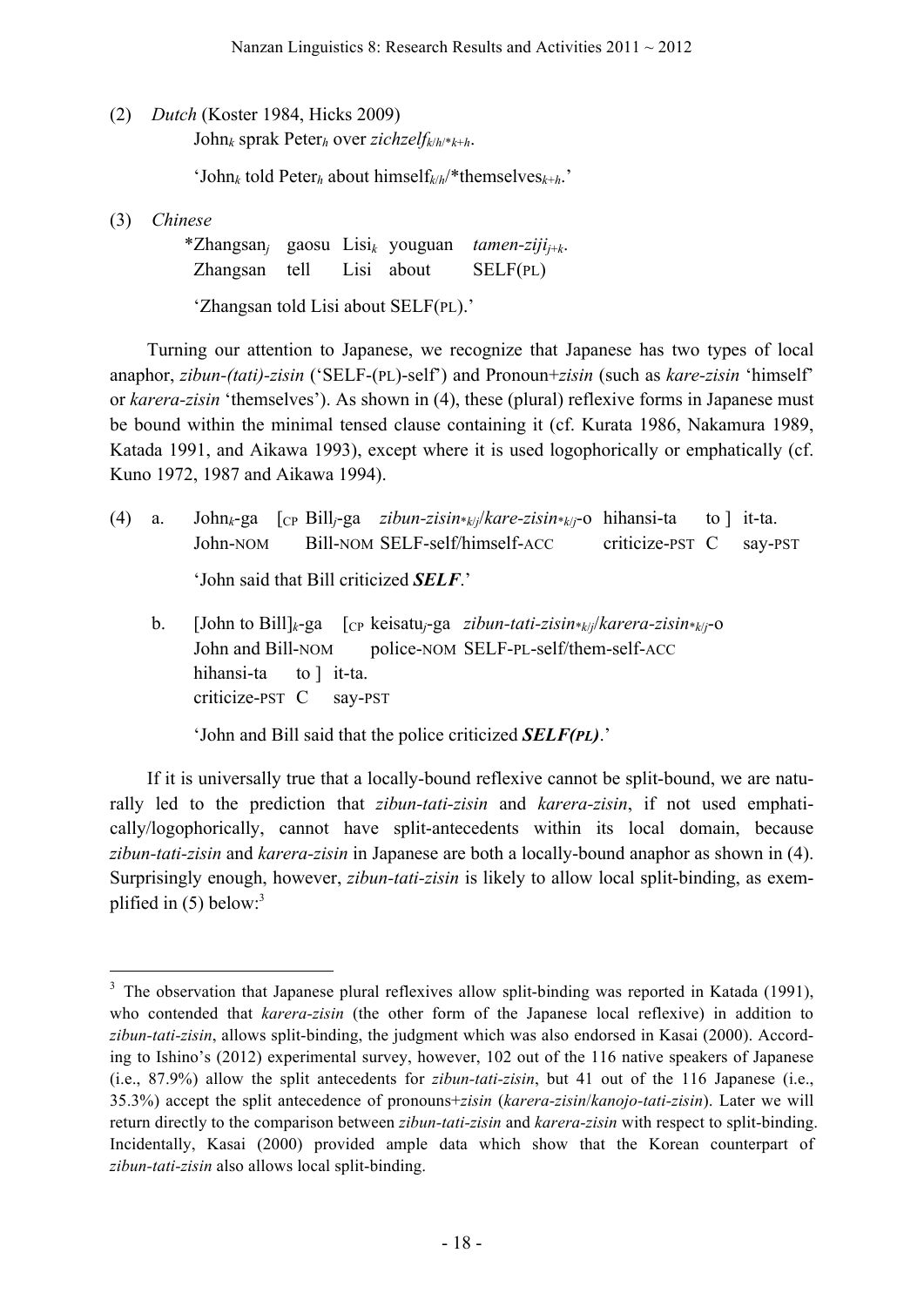- (5) a. John*k*-ga Bill*j*-ni *zibun-tati-zisink+j*-nituite katar-ta. John-NOM Bill-DAT SELF-PL-self about tell-PST 'John*<sup>k</sup>* told Bill*<sup>j</sup>* about SELF*k*+*j*.'
	- b. Chomsky*k*-ga Lasnik*j*-ni *zibun-tati-zisink+j*-o hihans-ase-ta. Chomsky-NOM Lasnik-DAT SELF-PL-self-ACC criticize-CAUS-PST 'Chomsky*<sup>k</sup>* made Lasnik*<sup>j</sup>* criticize SELF*k*+*j*.'

Given the fact in (5), we draw the conclusion that a local reflexive allows split-binding in Japanese (and Korean). On the other hand, it has been reported, in the literature, that the split-binding for a locally-bound reflexive is also disallowed in French (Pica 1984), Italian (Napoli 1976), Greek (Chiou 2007), Tamil (Selvanathan 2009), Icelandic (Everaert 1986), Arabic (Tsukanova and Nikolaeva 2008), Hebrew (Doron 1983), and Quechua (van de Kerke 1991); therefore, we have come to the conclusion that Japanese and Korean (Katada 1991, Kasai 2000) are the only languages in which we have detected that split-binding is allowed for a local reflexive.

Now our issue is to explain the above cross-linguistic difference in terms of split-binding for a local reflexive. Notice here that neither Faltz's (1977) typological classification in terms of morphological complexity nor Burzio's (1991) typological classification in terms of φ-defectiveness can work for the purpose of explaining the above cross-linguistic variation. Drawing a comparison between Dutch and Japanese, we detect that Dutch is parallel to Japanese in that *zichzelf* in Dutch and *zibun(-tati)-zisin* in Japanese are both φ-defective (*zichzelf* lacks its *gender-* and *number-*features, and *zibun(-tati)-zisin* lacks its *person-* and *gender*-features) and they are both morphologically complex; that is to say, the locally-bound plural reflexives in Dutch and Japanese are equal with respect to their morphological complexity and φ-defectiveness. It is important, nonetheless, to recall that Japanese, but not Dutch, allows split-binding for a local reflexive, as noted above.

Two theoretically significant issues to be addressed here are: (i) What syntactic mechanism makes it possible for a locally-bound reflexive in Japanese (and Korean) to be split-bound?; and (ii) Why is it that only Japanese (and Korean) allow split-binding though many other languages disallow it despite the fact that some of the languages which disallow split binding have a reflexive whose binding-theoretic properties are very similar to the ones in Japanese (and Korean).

Hence, the purpose of this paper is twofold: The first purpose is to attest our empirical observation that a locally-bound reflexive in Japanese can be syntactically split-bound within its local domain. In §2, we will first classify the locally split-bound reflexives into a syntactically bound anaphor or a contextually emphatic logophor. Then we will also explicate the locality for the syntactically split-bound reflexives in §3. The second purpose is to explain the parametric difference between the languages allowing local split-binding and the ones disallowing it. In §4, we will elucidate the syntactic mechanism that enables a local anaphor to be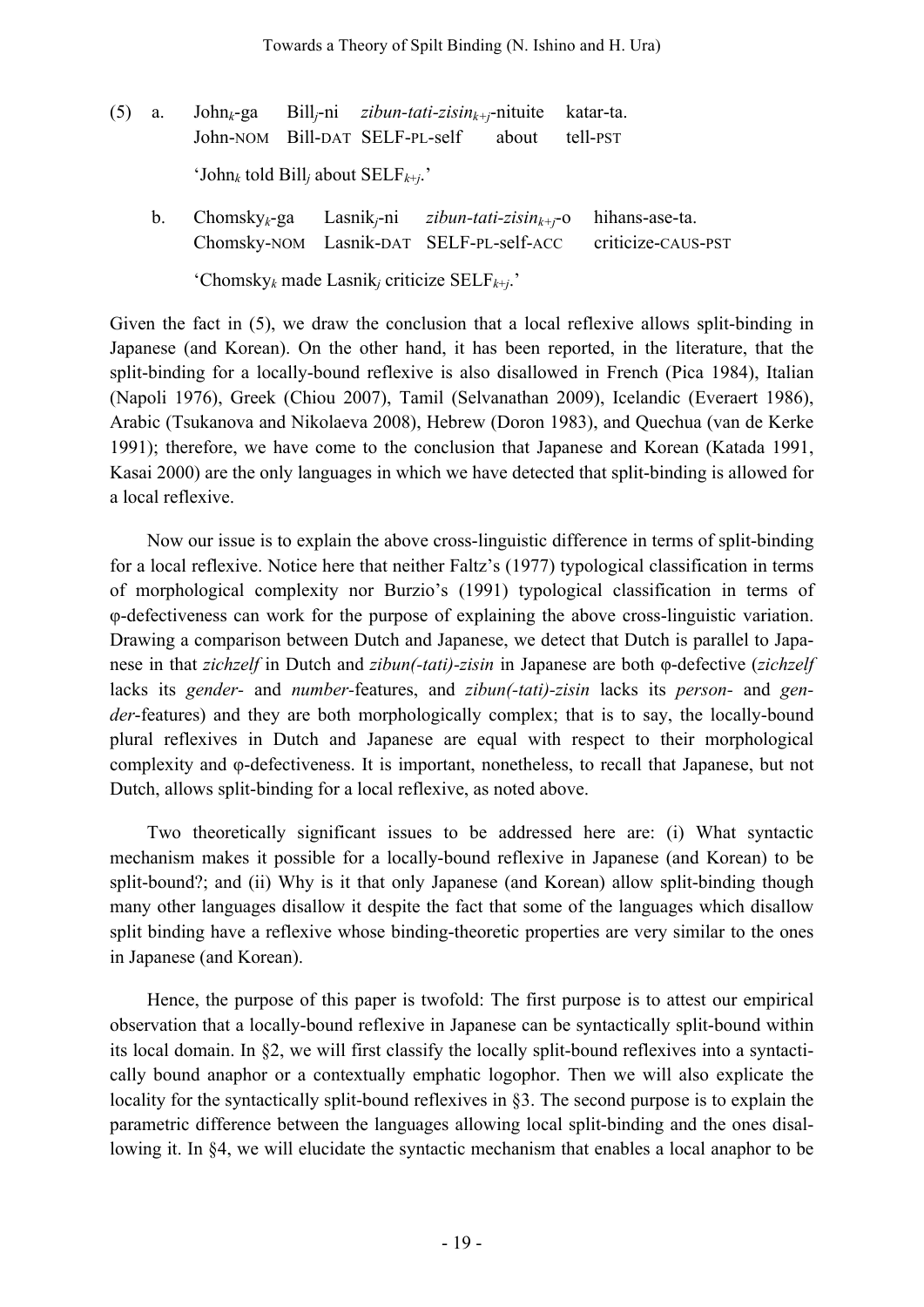bound by more than one antecedent. In §5, we will clarify under what conditions local split-binding is possible. Significant consequences and theoretical implications of our proposals will be discussed in §6. Finally, §7 will conclude the present paper.

# **2. Split Antecedence: Binding or Coreference?**

Here, we are aiming at demonstrating that, despite the similarities in terms of their morphological complexity and their locality concerning syntactic binding, *zibun-tati-zisin* but not *karera-zisin* can be syntactically bound by split antecedents within its local domain. Before clarifying a distinction between them, we have to make a clear distinction between a syntactically bound anaphor and a (contextually emphatic) logophor that gets its referential antecedent through non-syntactic coreference (cf. Reinhart 1983).

First, let us summarize the difference between non-local/local anaphors in terms of their split-antecedence. A non-local anaphor (such as ordinary pronouns in English and Dutch) can be bound by more than one antecedent, as shown in (7) below:

- (7) a. *English* (Seely 1993, Berman and Hestvik 1997) <sup>OK</sup>John<sub>k</sub> said [ that Bill<sub>h</sub> hated *them<sub>k+h</sub>* ].
	- b. *Dutch* (Koster 1986) OKJohn*<sup>k</sup>* zei [ dat Peter*<sup>h</sup> henk*+*<sup>h</sup>* haat ].

'John<sub>k</sub> said that Peter<sub>h</sub> hates them<sub> $k+h$ </sub>.'

On the other hand, a locally-bound plural reflexive such as *themselves* in English and *zichzelf*  in Dutch, which exhibits clause-boundedness as its binding locality, cannot permit split-binding even when the purported antecedents occur within the minimal tensed clause including it, as noted in the previous section.

Lebeaux (1984) and Fiengo and May (1994) have tried to explain the ill-formedness of split-binding in English by attributing it to a violation of the traditional binding theory of Chomsky (1981), according to which no locally-bound anaphor can be bound by more than one antecedent. Then, it may come as a surprise to see that a local anaphor in Japanese allows split-binding, as shown in (5) above and in (8) below:

- (8) a. Mary*k*-ga Jane*h*-kara *zibun-tati-zisink*+*h*/ **??***kanojo-tati-zisink*+*h*-nituite kii-ta. Mary-NOM Jane-from SELF-PL-self / them-PL-self about hear-PST 'Mary*<sup>k</sup>* heard from Jane*<sup>h</sup>* about SELF*k*+*h*.'
	- b. John*k*-ga Bill*j*-ni *zibun-tati-zisink*+*h*/ **?** \**karera-zisink*+*h*-ni kibisikus-ase-ta. John-NOM Bill-DAT SELF-PL-self / them-self-DAT do bitter-CAUS-PST 'John*<sup>k</sup>* made Bill*<sup>h</sup>* get tough with SELF*k*+*h*.'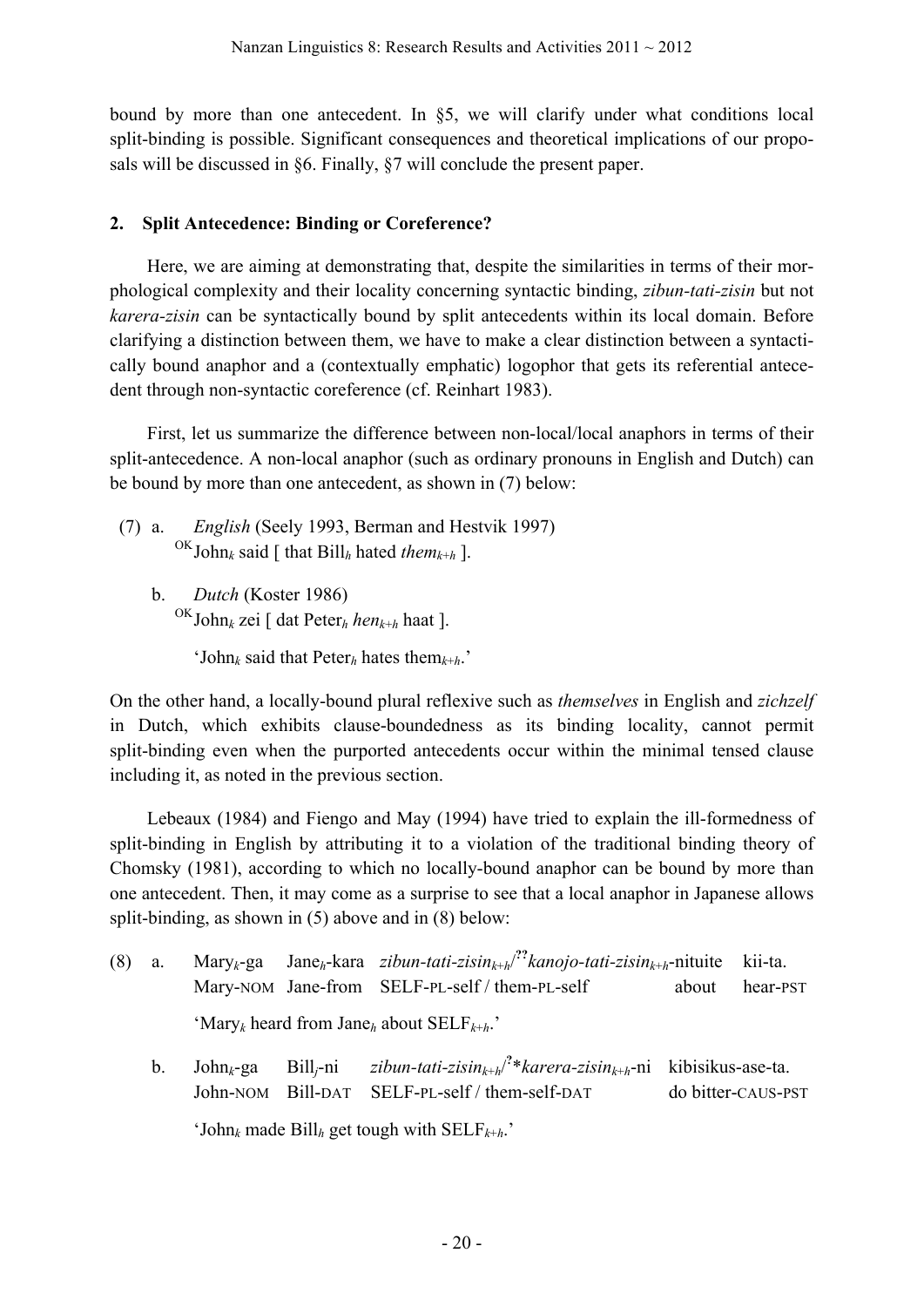Seemingly, it looks like *zibun-tati*, the non-local plural anaphor in Japanese, also allows split antecedents (see Katada 1991 and Kasai 2000).

| (9) | a.             | $John_k$ -ga                                                                 |  | $\text{Bill}_i$ -ni <i>zibun-tati<sub>k+i</sub></i> -nituite katar-ta. |                    |
|-----|----------------|------------------------------------------------------------------------------|--|------------------------------------------------------------------------|--------------------|
|     |                | John-NOM Bill-DAT SELF-PL                                                    |  |                                                                        | about tell-PST     |
|     |                | 'John <sub>k</sub> told Bill <sub>i</sub> about SELF <sub>k+j</sub> .'       |  |                                                                        |                    |
|     | $b_{\cdot}$    | $\text{Mary}_k$ -ga                                                          |  | Jane <sub>i</sub> -kara zibun-tati <sub>k+i</sub> -nituite kii-ta.     |                    |
|     |                | Mary-NOM Jane-from SELF-PL about hear-PST                                    |  |                                                                        |                    |
|     |                | 'Mary <sub>k</sub> heard from Jane <sub>i</sub> about $\text{SELF}_{k+i}$ .' |  |                                                                        |                    |
|     | $\mathbf{c}$ . | Chomsky <sub><math>k</math></sub> -ga                                        |  | Lasnik <sub>i</sub> -ni zibun-tati <sub>k+i</sub> -o                   | hihans-ase-ta.     |
|     |                | Chomsky-NOM Lasnik-DAT SELF-PL-ACC                                           |  |                                                                        | criticize-CAUS-PST |

'Chomsky*<sup>k</sup>* made Lasnik*<sup>j</sup>* criticize SELF*k*+*j*.'

Abe (1992) argues, however, that the split binding illustrated by the examples in (9) is not a genuine one, but it is obtained as a special case of the group reading for *zibun-tati* (cf. Kawasaki 1989).<sup>4</sup> That is, the anaphoric interpretation demonstrated in  $(9)$  is achieved not through syntactic binding but through coreference in discourse.

Then, for the purpose of attesting our claim that *zibun-tati-zisin* allows split-binding in syntax, it is very significant to clarify a fine distinction between a syntactically bound anaphor and a contextually emphatic logophor in discourse. To detect it, we adopt Hoji's (2003) proposal that Comparative Ellipsis with Case-marker in Japanese is parallel to VP Deletion in English: the sloppy identity reading cannot be obtained unless an anaphoric (i.e., syntactically bound) element is involved in each of these constructions. Consider the following English examples:

(10) a. John<sub>k</sub>'s friends will vote for John<sub>k</sub>, and I want Bill<sub>i</sub>'s friends to  $\emptyset$ , too.

 $\varnothing$  = 'vote for John<sub>k</sub>',  $\varnothing$   $\neq$  'vote for Bill<sub>k</sub>' (strict reading only)

b. Mary*k* will accept our present to her*k*, and we want Jane*j* to Ø, too.

 $\varnothing$  = 'accept our present to Mary<sub>k</sub>',  $\varnothing$  = 'accept our present to Jane<sub>k</sub>' (strict & sloppy)

c. John<sub>k</sub> will vote for himself<sub>k</sub>, and I want Bill<sub>i</sub> to  $\emptyset$ , too.

 $\varnothing \neq$  'vote for John<sub>k</sub>',  $\varnothing$  = 'vote for Bill<sub>k</sub>' (sloppy reading only)

(10c) has only a sloppy interpretation (that is, 'John will vote for John and I want Bill to vote for Bill.') and it can be safely said that a syntactically bound element *himself* is involved in

 <sup>4</sup> See Appendix II for some discussion on *zibun-tati*, which we will ignore theretofore.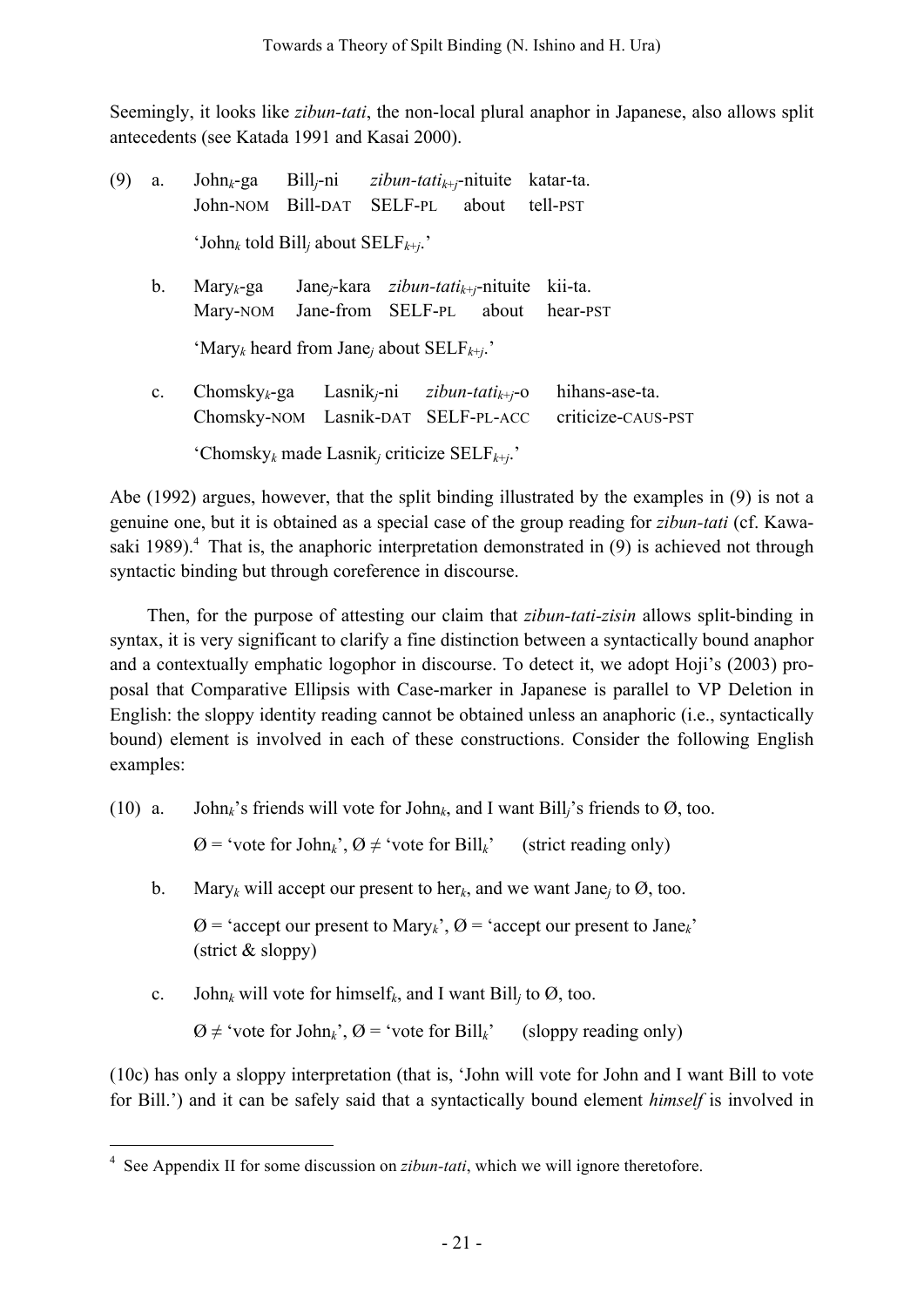the elliptic part. On the other hand, (10b) has both the sloppy reading and the strict reading. According to Reinhart (1983) and Heim and Kratzer (1998), only a syntactically bound anaphor in the elliptic part has a sloppy interpretation, but a referential pronominal can have a strict interpretation by way of coreference in discourse. Thus, the sloppy reading is not available in (10a), where no syntactic binding is involved.

The examples in (11) below show the comparative ellipsis with Case-marker in Japanese:

- (11) a. Yakunin-ga [ Toodai*k*-no gakusei-ni Ø yorimo sakini ], Kyoodai*j*-no officer-NOM Tokyo U.-GEN students-DAT than earlier Kyoto U.-GEN gakusei-ni Kyoodai*j*-no kyooju-o hihans-ase-ta. students-DAT Kyoto U.-GEN professor-ACC criticize-CAUS-PST  $\emptyset$  = 'criticized a professor at Kyoto U<sub>*i*</sub>',  $\emptyset \neq$  'criticized a professor at Tokyo U<sub>*k*</sub>' (strict only)
	- b. Yakunin-ga [ Toodai*k*-no gakusei-ni Ø yorimo sakini ], Kyoodai*j*-no officer-NOM Tokyo U.-GEN students-DAT than earlier Kyoto U.-GEN gakusei-ni soko*j*-no kyooju-o hihans-ase-ta. students-DAT it-GEN professor-ACC criticize-CAUS-PST

 $\emptyset$  = 'criticized a professor at Kyoto U<sub>*i*</sub>',  $\emptyset$  = 'criticized a professor at Tokyo U<sub>*k*</sub>' (strict & sloppy)

c. Yakunin-ga [ Toodai*k*-no gakusei-ni Ø yorimo sakini ], Kyoodai*j*-no officer-NOM Tokyo U.-GEN students-DAT than earlier Kyoto U.-GEN gakusei-ni *mizukaraj*-o hihans-ase-ta. students-DAT SELF-ACC criticize-CAUS-PST

 $\emptyset \neq$  'criticized the student at Kyoto U<sub>*i*</sub>',  $\emptyset$  = 'criticized the student at Tokyo U<sub>*i*</sub>' (sloppy only)

The fact shown in (11) indicates that, under the Japanese construction of Comparative Ellipsis with Case-marker, a syntactically free R-expression yields only the strict reading, a locally free pronominal yields both the strict reading and the sloppy reading, and a locally-bound reflexive yields only the sloppy reading. Accordingly, this fact conforms to Hoji's (2003) claim. Hoji (2003) therefore proposes to utilize Comparative Ellipsis with Case-marker for the purpose of detecting whether a given anaphoric expression is syntactically bound or contextually coreferential.

Now, we are applying Hoji's (2003) test to the following examples: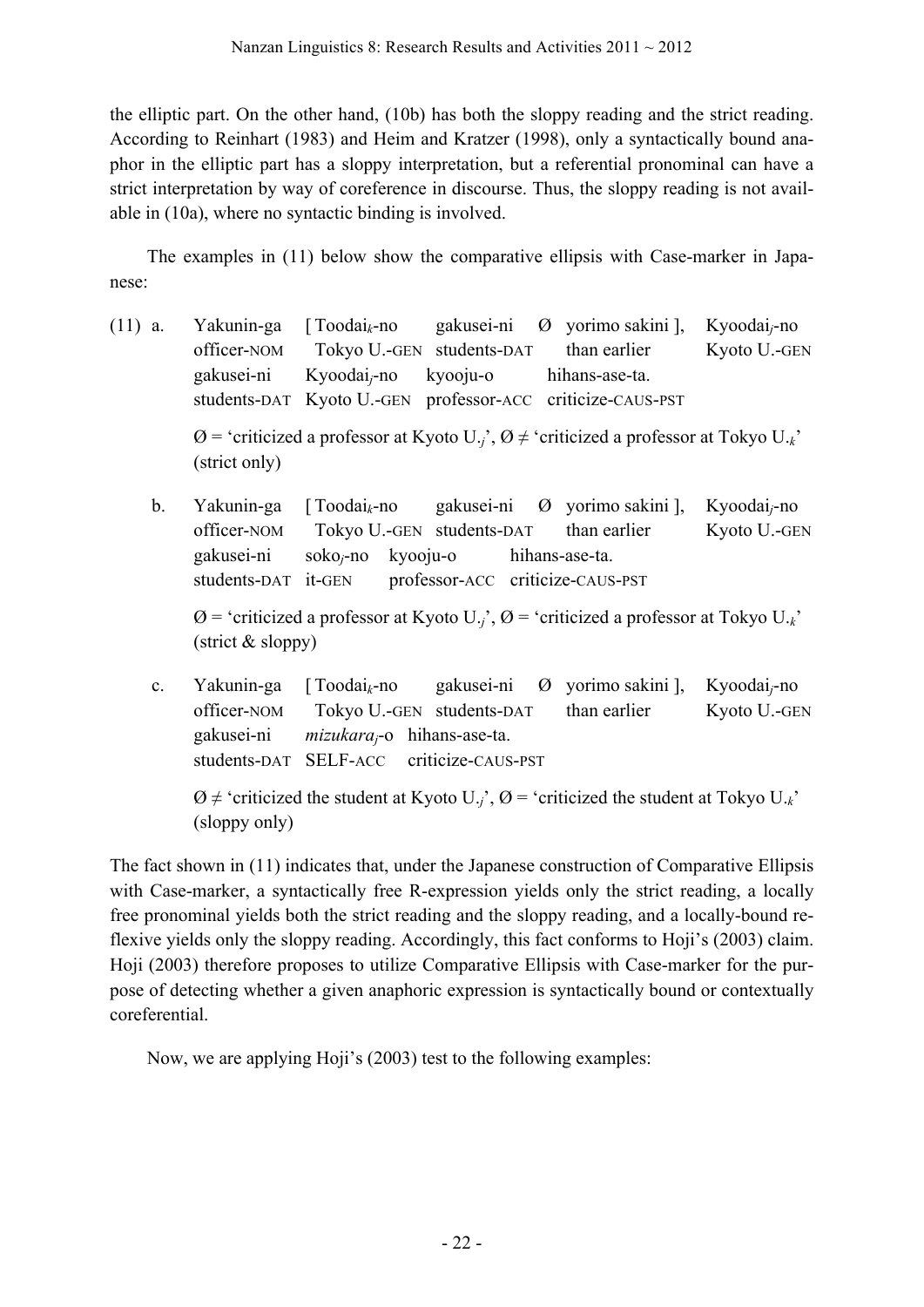(12) a. Iinkai-ga [John*k*-ni Ø yorimo sakini ], Bill*j*-ni *kare-zisinj*-o committee-NOM John-DAT than earlier Bill-DAT him-self-ACC hihans-ase-ta. criticize-CAUS-PST  $\varnothing$  = 'criticized Bill<sub>i</sub>',  $\varnothing$   $\neq$  'criticized John<sub>k</sub>' (strict only) b. Iinkai-ga [John*k*-ni Ø yorimo sakini ], Bill*j*-ni *zibunj*/*zibun-zisinj*-o committee-NOM John-DAT than earlier Bill-DAT SELF/SELF-self-ACC hihans-ase-ta. criticize-CAUS-PST  $\emptyset$  = 'criticized Bill<sub>i</sub>',  $\emptyset$  = 'criticized John<sub>k</sub>' (strict & sloppy) c. Iinkai-ga [John*k*-ni Ø yorimo sakini ], Bill*j*-ni *mizukaraj*/*onorej*-o committee-NOM John-DAT than earlier Bill-DAT SELF/SELF-ACC hihans-ase-ta. criticize-CAUS-PST  $\emptyset \neq$  'criticized Bill<sub>i</sub>',  $\emptyset$  = 'criticized John<sub>k</sub>' (sloppy only)

As shown in (12a), it can be safely said that *kare-zisin* allows only the strict reading because *kare* cannot be a bound variable (Hoji 1991, Noguchi 1997). In passing, from the fact that (12c) has the sloppy reading alone, we can conclude that *mizukara* ('SELF') and *onore* ('SELF'), both of which are simplex reflexive forms in Japanese, are a genuine locally-bound reflexive in Japanese (see Ishino and Ura 2011 for relevant discussion (cf., also, Kitagawa 1986)).

We will next examine whether *zibun-tati-zisin* and *karera-zisin*, both of which Katada (1991) has alleged to allow the split binding, allow the sloppy reading or not under the construction of Comparative Ellipsis with Case-marker. Pronouns+*zisin*, such as *karera/ kanojotati-zisin* 'themselves' can have the strict reading alone, as shown in the examples in (13) below:

(13) a. John*k*-ga [ Bill*j*-ni Ø yorimo sakini ], Tom*g*-ni *karera-zisink*+*g*-nituite John-NOM Bill-DAT than earlier Tom-DAT them-self about katar-ta. tell-PST  $\emptyset$  = 'told SELF\* $_{k+j(+else)}$   $\in$  g/ $/k+g(+else)$   $\in$   $k+g^+(+else)$ .' (strict only)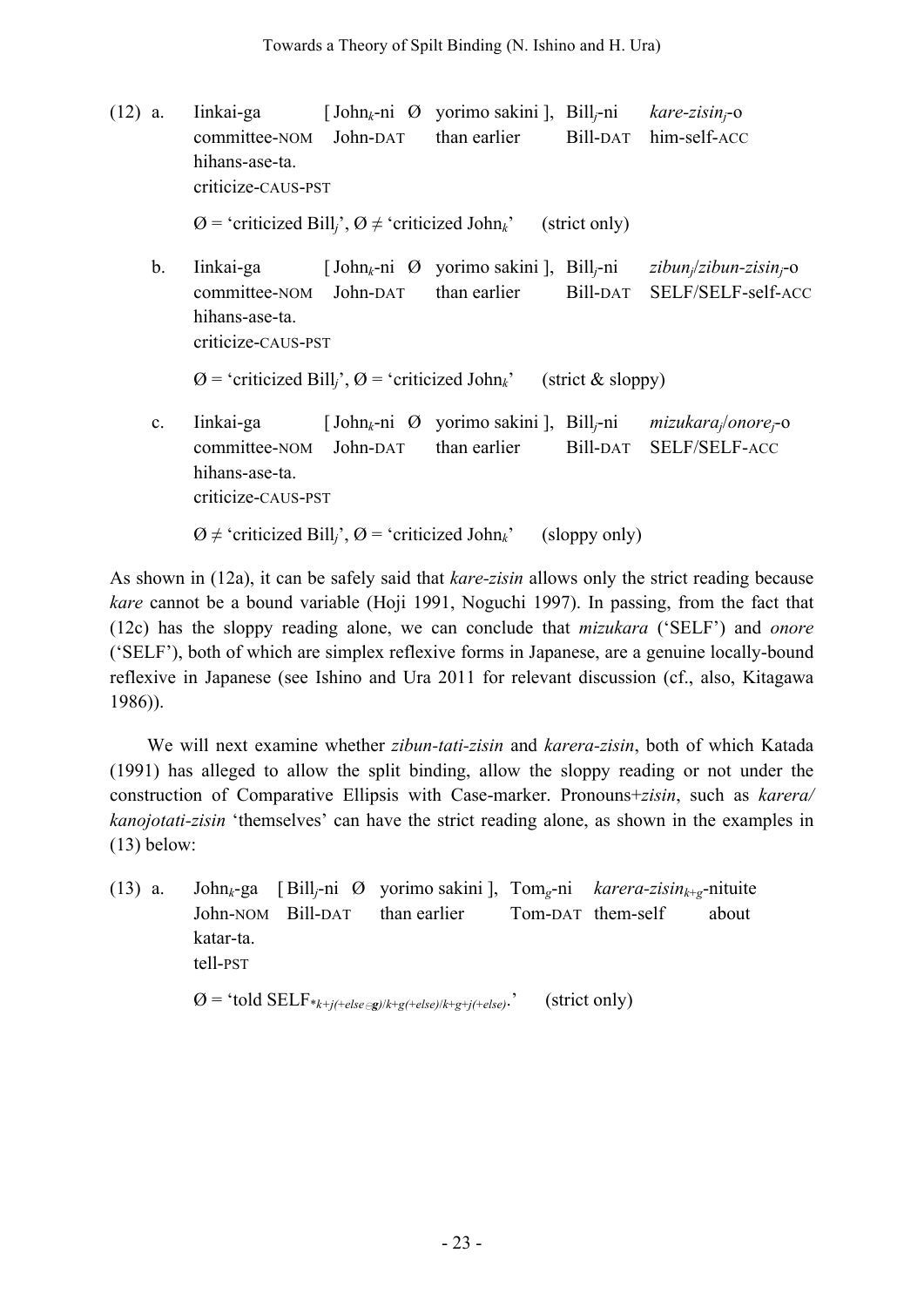b. Mary*k*-ga [Jane*j*-kara Ø yorimo sakini ], Sue*g*-kara *kanojo-tatik*+*g-zisin*-nituite Mary-NOM Jane-from than earlier Sue-from them-PL-self about kii-ta. hear-PST

 $\emptyset$  = 'heard about SELF<sub>\**k*+*j*(+*else*⊝ $\emptyset$ )/*k*+ $\emptyset$ (+*else*).' (strict only)</sub>

c. Chomsky*k*-ga [ Lasnik*j*-ni Ø yorimo sakini ], Halle*g*-ni *karera-zisink*+*g*-o Chomsky-NOM Lasnik-DAT than earlier Halle-DAT them-self-ACC hihans-ase-ta. criticize-CAUS-PST

 $\emptyset$  = 'criticize SELF<sub>\**k+j(+else* $\in$ g)/*k+g(+else*)/*k+g+j(+else*).' (strict only)</sub>

In (13a), the index  $k+g(+else)$  indicates the interpretation 'Before John told Tom about John and Tom, John told Bill about John and Tom', the interpretation of which corresponds to the strict reading, and the index  $k+j(+else\Theta g)$  indicates the interpretation 'Before John told Tom about John and Tom, John told Bill about John and Bill', the interpretation of which corresponds to the sloppy reading. It is important to note that the sloppy reading in (13a) is missing. In terms of the index  $k+g+j(+else)$ , the index *g* is included when the group reading is available. The facts shown in (13a,b,c) show that there is no sloppy reading in the examples in (13). Therefore, we can say that *karera/kanojotati-zisin* has only the strict reading, but not the sloppy reading. The conclusion we have reached here is that pronouns+*zisin* in Japanese does not allow the split binding in syntax, though it seemingly looks as if it has its split antecedents, which takes only by way of coreference in discourse.

*Zibun-tati-zisin*, on the other hand, indeed allows the sloppy reading, as shown in the examples in (14) below:

- (14) a. John*k*-ga [ Bill*j*-ni Ø yorimo sakini], Tom*g*-ni *zibun-tati-zisink*+*g*-nituite John-NOM Bill-DAT than earlier Tom-DAT SELF-PL-self about katar-ta. tell-PST  $\emptyset$  = 'told SELF<sub>k+j/k+g/k+g+j(+else)</sub>.' (strict & sloppy)
	- b. Mary*k*-ga [Jane*j*-kara Ø yorimo sakini ], Sue*g*-kara *zibun-tati-zisink*+*g*-nituite Mary-NOM Jane-from than earlier Sue-from SELF-PL-self about kii-ta. hear-PST

 $\emptyset$  = 'heard about SELF<sub>*k*+*i*/*k*+*g*/*k*+*g*+*j*(+*else*).' (strict & sloppy)</sub>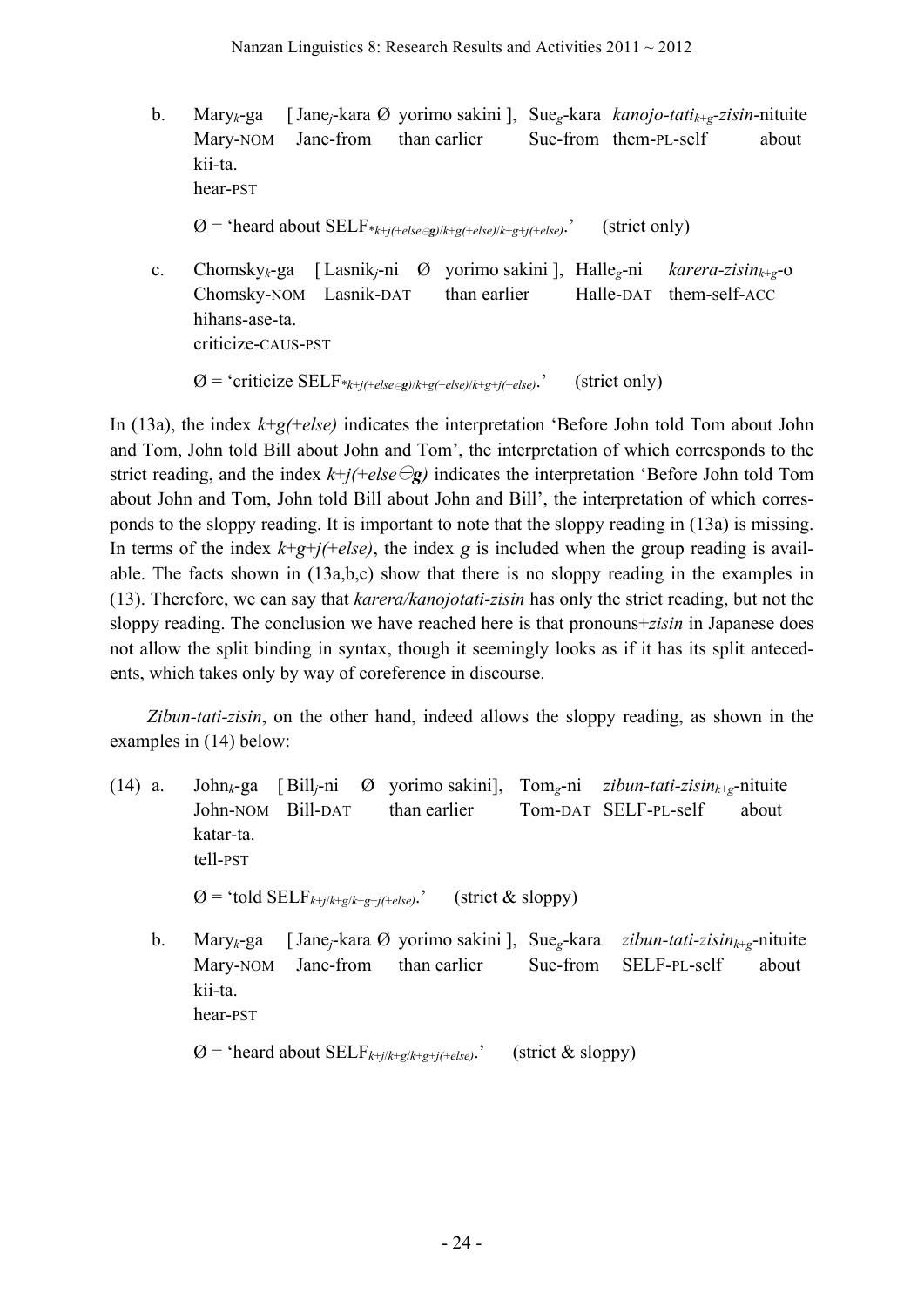c. Chomsky*k*-ga [ Lasnik*j*-ni Ø yorimo sakini ], Halle*g*-ni *zibun-tati-zisink*+*g*-o Chomsky-NOM Lasnik-DAT than earlier Halle-DAT SELF-PL-self-ACC hihans-ase-ta. criticize-CAUS-PST

 $\emptyset$  = 'criticize SELF<sub>*k*+*i*/*k*+*g*/*k*+*g*+*j*(+*else*).' (strict & sloppy)</sub>

The index *k*+*j* in (14a) indicates the interpretation 'Before John told Tom about John and Tom, John told Bill about John and Bill', the interpretation of which corresponds to the sloppy reading. The fact that *zibun-tati-zisin* has the strict reading has no significance for our discussion here. What we should notice here is that *zibun-tati-zisin* yields the sloppy reading under the construction of Comparative Ellipsis with Case-marker. From the facts in (14), we draw the conclusion that *zibun-tati-zisin* can be syntactically split-bound. Let us, again, notice the fact that the sloppy identity reading is missing in (13) though it is readily available in (14); as a consequence, pronoun(PL)+*zisin* cannot be syntactically split-bound, contrary to the claim made by Katada (1991) and Kasai (2000).

In addition, the following examples including VP-deletions show that *karera-zisin* in (15a) cannot allow the sloppy reading, but *zibun-tati-zisin* in (15b) can. These facts also lend further support to our claim that *zibun-tati-zisin* can be syntactically split-bound:

(15) a.  $[Chomsky_k-ga \text{Lasnik}_{i} - ni \text{[v}_k \text{)} \text{A} \text{a} \text{]}$  [*v<sub>P</sub> karera-zisin<sub>k+i</sub>-o* hihans]-ase-ta kara ], Chomsky-NOM Lasnik-DAT them-self-ACC criticize-CAUS-PST because Sag*g*-mo Pollard*p*-ni Ø s-ase-ta. Sag-also Pollard-DAT did-CAUS-PST  $\varnothing$  = 'criticized Chomsky<sub>k</sub> and Lasnik<sub>i</sub>',  $\varnothing$   $\neq$  'criticized Sag<sub>e</sub> and Pollard<sub>*n*</sub>' (strict only) b. [ Chomsky<sub>k</sub>-ga Lasnik<sub>i</sub>-ni [<sub>VP</sub> *zibunn-tati-zisin*<sub>k+i</sub>-o hihans]-ase-ta kara ], Chomsky-NOM Lasnik-DAT SELF-PL-self-ACC criticize-CAUS-PST because Sag*g*-mo Pollard*p*-ni Ø s-ase-ta. Sag-also Pollard-DAT did-CAUS-PST  $\mathcal{O}$  = 'criticized Chomsky<sub>k</sub> and Lasnik<sub>i</sub>',  $\mathcal{O}$  = 'criticized Sag<sub>g</sub> and Pollard<sub>*p*</sub>'

Another piece of supporting evidence can be seen in the examples in (16) below:

(16) a. OKDaremo*k*-ga dareka*h*-ni *zibun-tati-zisink+h*-nituite katar-ta.

(strict & sloppy)

'For every *x*, there was some *y* such that *x* told *y* about *x* and *y*, (and, *x* told *y* about the group including *x* and *y*.)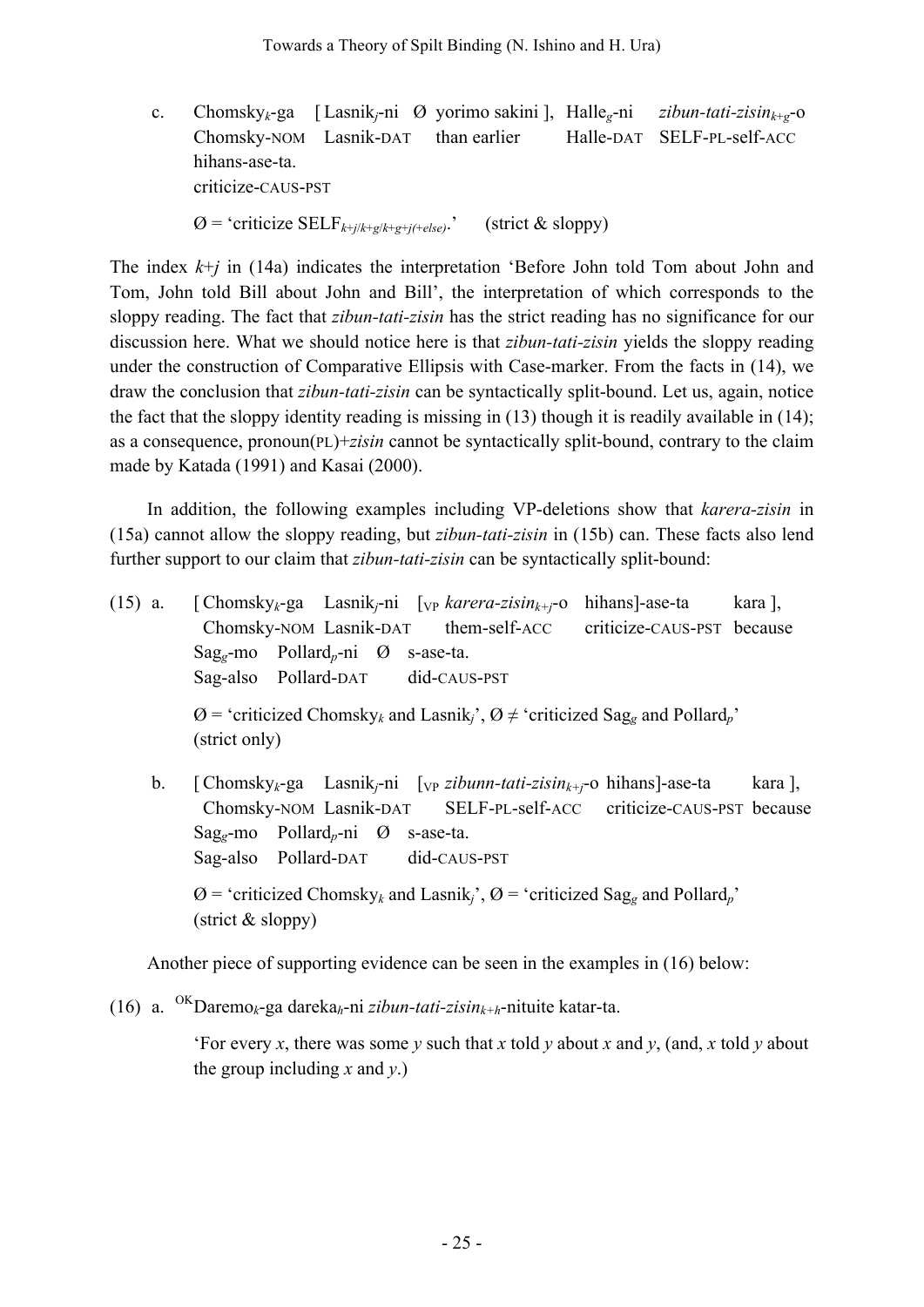b. OKDaremo*k*-ga dareka*h*-ni *zibun-tati-zisink+h*-nokoto-o soodansi-ta.

'For every *x*, there was some *y* such that *x* conferred with *y* about *x* and *y*, (and *x*) conferred with *y* about the group including *x* and *y*.)'

According to Reinhart (1983) and Heim and Kratzer (1998), the bound variable reading of an anaphor manifests itself iff it is syntactically bound. The well-formedness of the examples in (16) also shows that *zibun-tati-zisin* can be syntactically split-bound.

To sum up, we have reached the conclusion that, among the locally-bound plural anaphora in Japanese, *zibun-tati-zisin* alone can be syntactically bound by split antecedents and pronoun(PL)+zisin takes its split antecedents only through coreference in discourse.<sup>5</sup>

# **3. Locality of Split Binding**

In this section, we will demonstrate that the syntactic mechanism for the split binding in syntax obeys a locality condition.

First, as shown in (17) below, when both of the antecedents of *zibun-tati-zisin* are located within the clause containing *zibun-tati-zisin*, the split binding is allowed:

|  |                                                                       | (17) a. John <sub>k</sub> -ga Tom <sub>e</sub> -ni zibun-tati-zisin <sub>k+e</sub> -nituite katar-ta. |  |  |
|--|-----------------------------------------------------------------------|-------------------------------------------------------------------------------------------------------|--|--|
|  |                                                                       | John-NOM Tom-DAT SELF-PL-self about tell-PST                                                          |  |  |
|  | 'John <sub>k</sub> told Tom <sub>g</sub> about $\text{SELF}_{k+g}$ .' |                                                                                                       |  |  |

b. John*k*-ga [ Bill*j*-ni Ø yorimo sakini], Tom*g*-ni *zibun-tati-zisink*+*g*-nituite John-NOM Bill-DAT than earlier Tom-DAT SELF-PL-self about katar-ta. tell-PST

 $\emptyset$  = 'told about SELF<sub>k+j(-g)</sub>' (sloppy OK)

Next, as shown in (18) below, when one of the antecedents of *zibun-tati-zisin* is located within the tensed-clause containing *zibun-tati-zisin* and the other is on the outside of the tensed-clause, the split binding is disallowed:

- (18) a. Kannonbosatu-wa Gokuu*k*-ni [ Gojoo*g*-ga *zibun-tati-zisink+g*-ni situboosi-ta Kuan Yin-TOP Gokuu-DAT Gojoo-NOM SELF-PL-self-DAT despair-PST to ] hookokus-ase-ta.
	- C report-CAUS-PST

'Kaun Yin made Gokuu<sub>k</sub> report [ that Gojoo<sub>g</sub> despaired of them<sub> $k+g$ </sub>].'

 $<sup>5</sup>$  See Appendix III for split binding in English.</sup>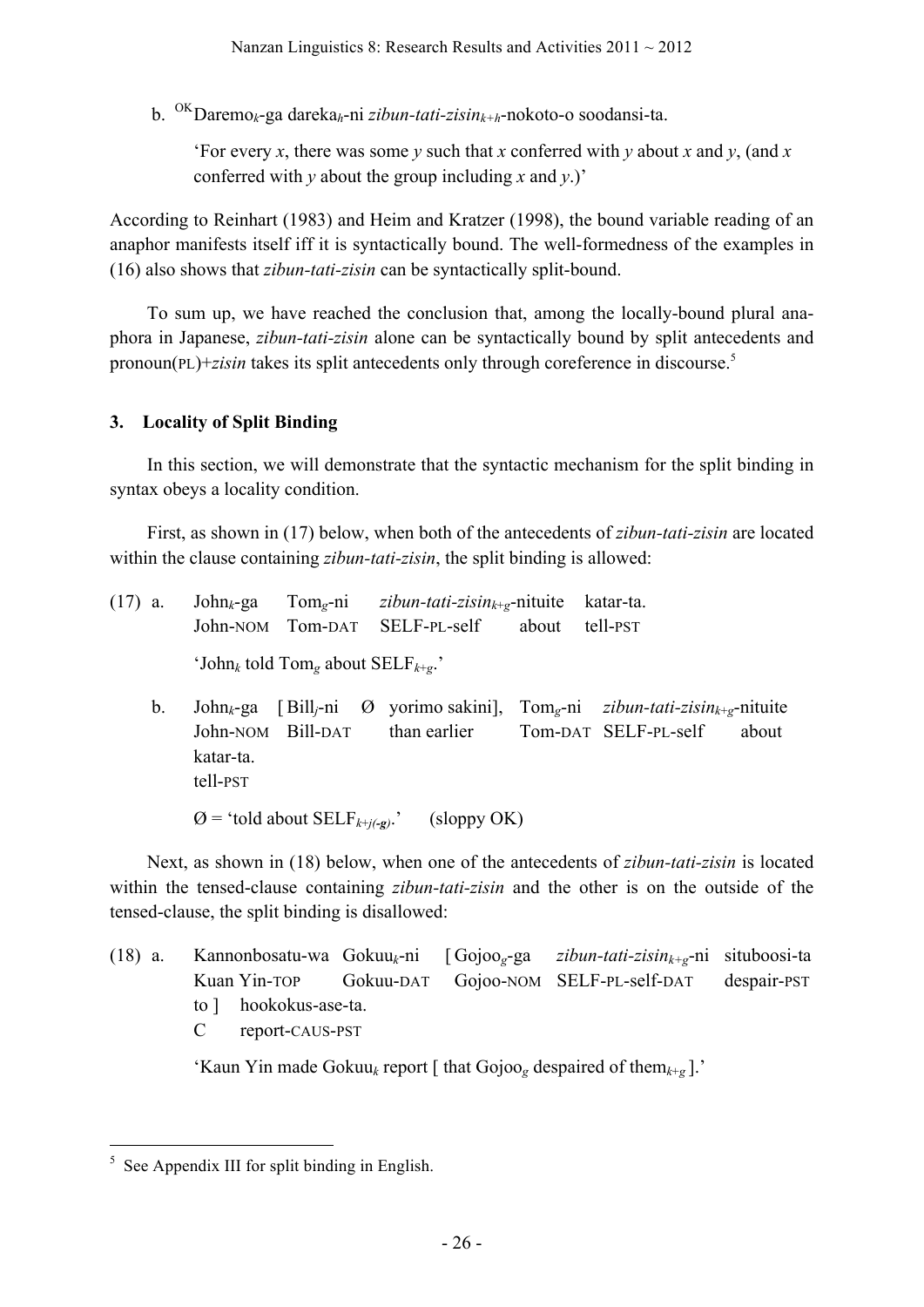b. Kannonbosatu-wa [ Gokuu*k*-ni Ø yorimo sakini ], Hakkai*j*-ni [ Gojoo*g*-ga Kuan Yin-TOP Gokuu-DAT than earlier Hakkai-DAT Gojoo-NOM *zibun-tati-zisinj*+*g*-ni situboosi-ta to ] hookoku-sase-ta. SELF-PL-self-DAT despair-PST C report-CAUS-PST  $\emptyset \neq$  'report that Gojoo<sub>g</sub> despaired of SELF<sub>k+g(-j)</sub>.' (sloppy NG)  $\varnothing$  = 'report that Gojoo<sub>g</sub> despaired of SELF<sub>i+g</sub>.' (strict OK)

In (18b), the sloppy reading is missing. One might conjecture that the split binding indicated with the index displayed in (18a) is acceptable, but it should be noted again that the lack of the sloppy reading there implies that *zibun-tati-zisin* in this example is not syntactically bound by the purported split antecedents.

Finally, when both of the antecedents of *zibun-tati-zisin* are on the outside of the tensed-clause containing *zibun-tati-zisin*, the split binding is never allowed. Take a look at the following example:

| $(19)$ a. |         |                                                                                                            |      | $Sanzoog$ -ga Gokuu <sub>k</sub> -ni [mamono-ga                         |             | zibun-tati-zisin <sub>k+g</sub> -ni |                                           |
|-----------|---------|------------------------------------------------------------------------------------------------------------|------|-------------------------------------------------------------------------|-------------|-------------------------------------|-------------------------------------------|
|           |         |                                                                                                            |      | Sanzoo-NOM Gokuu-DAT goblin-NOM SELF-PL-self-DAT                        |             |                                     |                                           |
|           |         | nir-tei-ta                                                                                                 | to 1 | tuge-ta.                                                                |             |                                     |                                           |
|           |         | resemble-PROG-PST C                                                                                        |      | tell-PST                                                                |             |                                     |                                           |
|           |         | 'Sanzoo <sub>g</sub> told Gokuu <sub>k</sub> [ that goblins resembled them <sub><math>k+g</math></sub> ].' |      |                                                                         |             |                                     |                                           |
|           | $b_{-}$ |                                                                                                            |      | $\text{Sanzoo}_g$ -ga [Gokuu <sub>k</sub> -ni Ø yorimo sakini],         |             |                                     | Hakkai <sub><i>i</i></sub> -ni [mamono-ga |
|           |         |                                                                                                            |      | Sanzoo-NOM Gokuu-DAT than earlier                                       |             |                                     | Hakkai-DAT goblin-NOM                     |
|           |         | <i>zibun-tati-zisin</i> <sub><math>k+g</math></sub> -ni nir-tei-ta                                         |      |                                                                         | to $\vert$  | tuge-ta.                            |                                           |
|           |         |                                                                                                            |      | SELF-PL-self-DAT resemble-PROG-PST C                                    |             | tell-PST                            |                                           |
|           |         |                                                                                                            |      | $\emptyset \neq$ 'told that goblins resembled SELF <sub>k+g(-j)</sub> . |             | (sloppy NG)                         |                                           |
|           |         |                                                                                                            |      | $\emptyset$ = 'told that goblins resembled SELF <sub>i+g</sub> .'       | (strict OK) |                                     |                                           |

As indicated by the fact that the strict reading of *zibun-tati-zisin* is missing in (19b), the split binding of *zibun-tati-zisin* in (19a) is obtained not through the syntactic binding, but through the coreference in discourse; as a consequence, the syntactic split binding is impossible when both of the antecedents of *zibun-tati-zisin* are on the outside of the tensed-clause containing *zibun-tati-zisin*.

To recapitulate, the observations carried out in this section reveal that no tensed-clause boundary can intervene between *zibun-tati-zisin* and any one of its split antecedents.

# **4. Explanation of Split Binding**

In this section, we will try to explicate the syntactic mechanism of split binding. In the previous sections, we observed that *zibun-tati-zisin,* one of the locally-bound reflexive forms in Japanese tolerates the split antecedence, the observation of which necessitates reformula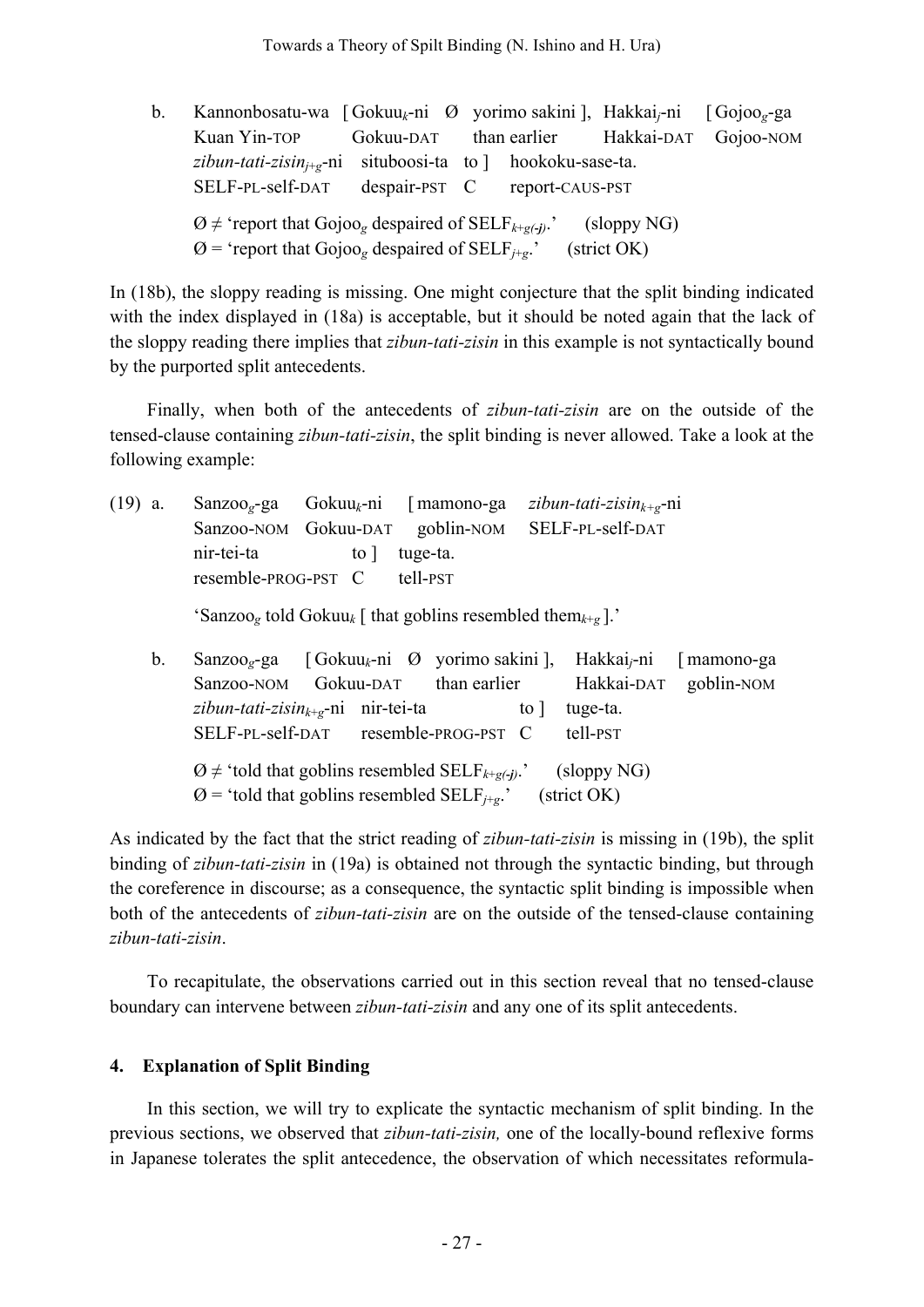tion of any existing theory of (Japanese binding), no matter how it might have been formalized. Abandoning the traditional binding theory owing to its aforementioned empirical insufficiency, we propose to supplant it with a new theory of binding, according to which the binding relation between an anaphoric expression and its antecedent is materialized not through c-command plus referential coindexing (i.e., through the binding relation formulated under the traditional Binding Theory in Chomsky (1981)) but through *Agree*, the approach which has recently been developed and defended by not a few researchers (Heinat 2008, Reuland 2008, Quicoli 2008, Lee-Schoenfeld 2008, Hicks 2009, *inter alia*).

## **4.1. Assumptions and Proposals**

In recent studies on syntax of reflexive binding, it has often been proposed (see Reuland 2008, Uriagereka and Gallego 2006, and Gallego 2010) that a φ-defective reflexive must be φ-complete at LF (cf., also, Bouchard 1984, Burzio 1991), where every element must be properly interpreted (Chomsky 1995). Consequently, the syntactic binding of (φ-defective) reflexives can be recast within the Agree theory under the current minimalist Probe-Goal framework (Chomsky 2001 and subsequent work).

Following, basically, the theory of Binding through Agree proposed in Uriagereka and Gallego (2006) and Gallego (2010), we will make the following four assumptions: (I) A φ-defective reflexive must have its φ-features valued by a Probe with the whole φ-feature amalgam in order to become  $\varphi$ -complete; (II)  $\alpha$  binds  $\beta$  if they are both Goals of a single relevant Probe; otherwise,  $\alpha$  and  $\beta$  are obviative; and (III) we particularly hypothesize that T with the whole φ-feature amalgam supplies φ-features through Agree to a φ-defective anaphor at a post-Spell-Out level (because the referential interpretation is supposed to take place at LF); that is, T with the whole φ-feature amalgam serves as a Probe for a φ-defective anaphor; and (IV) the φ-completeness for anaphoric expressions is a requirement for interpretation (cf. Bouchard 1984 and Burzio 1991).

It is important to note, here, that these assumptions demand that the feature-binding through Agree should take place at a post-Spell-Out (i.e., at LF); as a consequence, a PHASE, being a cycle for Spell-Out, never bears on the locality of Binding through Agree under our assumptions.

# **4.2. Binding by a Single Antecedent**

With the abovementioned assumptions in mind, let us take consideration of an ordinary binding by a single antecedent. Look at the following Japanese example, which includes *zibun-zisin* at the object position of a tensed clause and the subject DP of the clause:

| $(20)$ a. | $John_k$ -ga <i>zibun-zisin</i> <sub>k</sub> -o kirat-tei-ta | (koto). |
|-----------|--------------------------------------------------------------|---------|
|           | John-NOM SELF-self-ACC hate-PROG-PST (fact)                  |         |

'(the fact that) John*<sup>k</sup>* hated himself*k*'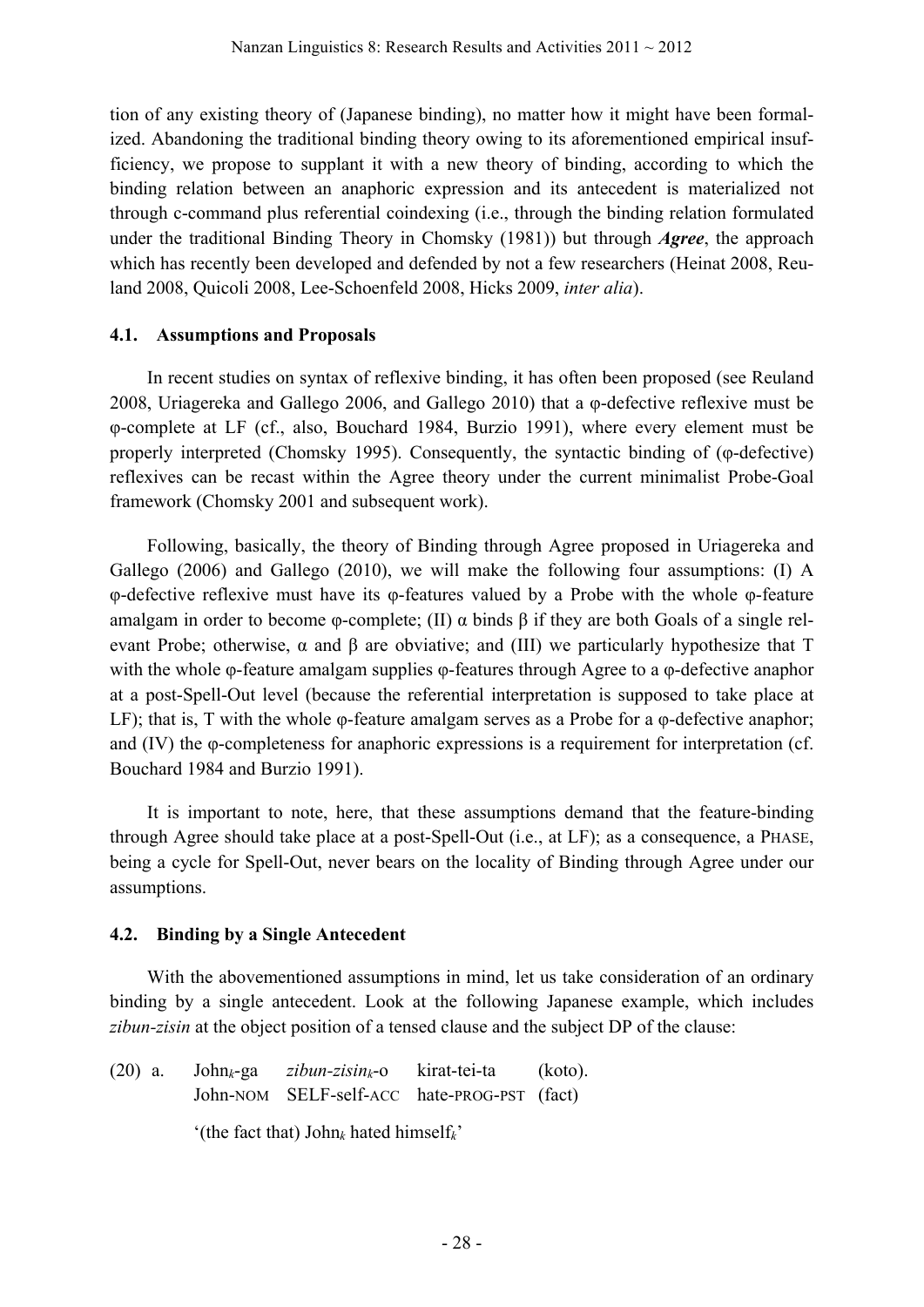b.  
\n
$$
OK
$$
\n
$$
[T_{\text{P}} \text{ John-ga } [\,_{\text{VP}} \text{ zibun-zisin-o } V \, ] \, T_{[\varphi]} ]
$$
\nc.  
\n
$$
OK
$$
\n
$$
[T_{\text{P}} \text{ John}_{k}\text{-ga } [\,_{\text{VP}} \text{ zibun-zisin}_{k}\text{-o } V \, ] \, T_{[\varphi]} ]
$$
\n
$$
OK
$$

T[+tense] agrees with the subject DP to provide it with the nominative Case before Spell-Out, as illustrated in (20b). Then, T[+tense] with the whole φ-feature amalgam can agree with a φ-defective reflexive in order to supply it with φ-features at LF, as illustrated in (20c). Because *zibun-(tati-)zisin* lacks the specifications for *person* and *gender*, it must be supplied with φ-features by T[+tense] through Agree. As a consequence, Agree has established the binding relation between the subject and the reflexive through the mediation of T.

Next, we will show that the clause-boundedness of *zibun-zisin*, which we noted in §1, also follows directly. Consider the structure in (21) below:

(21) 
$$
[\text{TP DP-ga} \dots] [\text{CP} [\text{TP DP-ga} \quad [\text{VP} \text{zibun-zisin-o} \quad V \quad ] \quad \underline{\mathbf{T}_{[q]}} ] \quad C \quad T_{[q]} ]
$$

T[ $+$ tense] in the embedded CP has the whole  $\varphi$ -feature amalgam and T in the embedded CP is the nearest Probe for *zibun-zisin*; as a consequence, Agree between the matrix T and *zibun-zisin* is prohibited, as (22a) below illustrates, and only the agree relation between the DP at the subject position of the embedded CP and *zibun-zisin* can hold, as illustrated in (22b) below:

(22) a. 
$$
\left[\text{TP DP-ga } \dots \text{[CP [TP DP-ga } \left[\text{VP } zibun-zisin-0 \text{ V }\right] \right] \underbrace{\mathbf{L}_{[\varphi]}} \text{OK}\right]
$$
  
b.  $\left[\text{TP DP}_k\text{-ga } \dots \text{[CP [TP DP}_h\text{-ga } \left[\text{VP } zibun-zisin*\mathbb{M}_h\text{-o } \text{ V }\right] \right] \left[\text{C}\right] \left[\text{T}_{[\varphi]}\right]$   
OK

#### **4.3. Split Binding**

Here, let us assume that T<sup> $[+tense]$ </sup> in Japanese (and Korean) is capable of agreeing with more than one Goal other than its canonical subject DP (see Ura 1996 and Hiraiwa 2005 for much relevant discussion). Given this assumption, we will explicate the syntactic mechanism of the split binding through Agree. First, let us take a look at the example in (23a) below:

(23) a. John*k*-ga Bill*h*-ni *zibun-tati-zisink*+*h*-nituite katar-ta. John-NOM Bill-DAT SELF-PL-self about tell-PST

'John*<sup>k</sup>* told Bill*<sup>h</sup>* about themselves*k*+*h*.'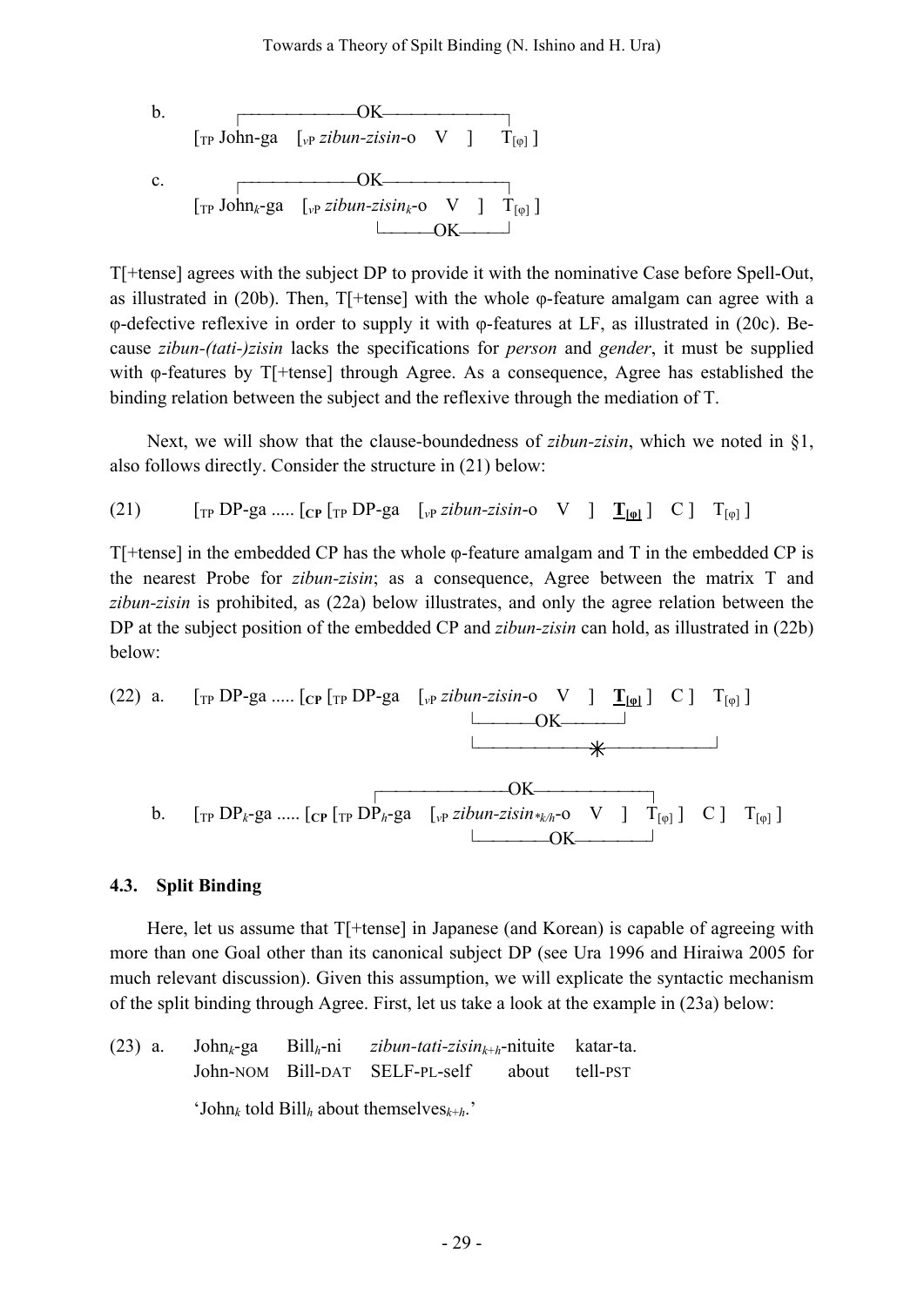

As illustrated in (23b), T agrees with the subject DP to provide it with the nominative Case. Then, in (23c), T[+tense] with the whole φ-feature amalgam agrees with *zibun-tati-zisin*, which is a φ-defective reflexive, to supply it with φ-features; moreover, (23c) illustrates that T can agree *optionally* with another DP when the DP is within the same clause thanks to T's multiple checking ability in Japanese (and Korean). If this situation arises, T with the whole φ-feature amalgam mediates three Goals; namely, the subject DP, the φ-defective reflexive, and the non-subject DP within its clause, as illustrated in (23c). Under our theory of binding, this gives rise to a situation where the φ-defective reflexive is syntactically bound by the subject DP and another DP within the clause; whence, split-binding emerges, as required.<sup>6</sup>

This reasoning leads us to the prediction that split-binding is not materialized when either or both of the split antecedents is/are not within the same clause in which the reflexive is embedded, as shown in (24) and (25) below:

| $(24)$ a. | Kannonbosatu-wa [Gokuu <sub>k</sub> -ni Ø yorimo sakini], Hakkai <sub><i>i</i></sub> -ni [Gojoo <sub>g</sub> -ga                                                               |           |                               |                                     |                                   |
|-----------|--------------------------------------------------------------------------------------------------------------------------------------------------------------------------------|-----------|-------------------------------|-------------------------------------|-----------------------------------|
|           | Kuan Yin-TOP                                                                                                                                                                   | Gokuu-DAT |                               |                                     | than earlier Hakkai-DAT Gojoo-NOM |
|           | zibun-tati-zisin <sub>i+g</sub> -ni situboosi-ta to \ hookoku-sase-ta.                                                                                                         |           |                               |                                     |                                   |
|           | SELF-PL-self-DAT                                                                                                                                                               |           | despair-PST C report-CAUS-PST |                                     |                                   |
|           | $\emptyset \neq$ 'report that Gojoo <sub>g</sub> despaired of SELF <sub>k+g(-j)</sub> .<br>$\varnothing$ = 'report that Gojoo <sub>g</sub> despaired of SELF <sub>i+g</sub> .' |           |                               | (sloppy NG)<br>$\text{(strict OK)}$ |                                   |

 $\frac{1}{6}$ <sup>6</sup> It is highly probable that D also has the  $\varphi$ -feature specifications, resulting in the Probe for a φ-defective reflexive to supply it with the φ-features. As a consequence, the split binding can be allowed within a DP containing *zibun-tati-zisin*. For example, look at (i), where the plural reflexive allows split antecedents in syntax, as is confirmed by the fact that it is interpreted as a variable bound by one of its antecedents:

 $(i)^{OK}$ kaku iin<sub>k</sub>-no iintyou<sub>h</sub>-nitaisuru *zibun-tazi-zisin*<sub>k+h</sub>-nitaisuru each committeeman-GEN committee chair-towards SELF-PL-self-against kokuhatsu accusation

<sup>&#</sup>x27;Each committeeman's accusation against SELF towards the chair'

Given that D in Japanese can have a multiple checking ability with some φ-feature specification, it is natural that the split binding within a DP is allowed in Japanese. We will leave it to future research to pursue this issue further, however.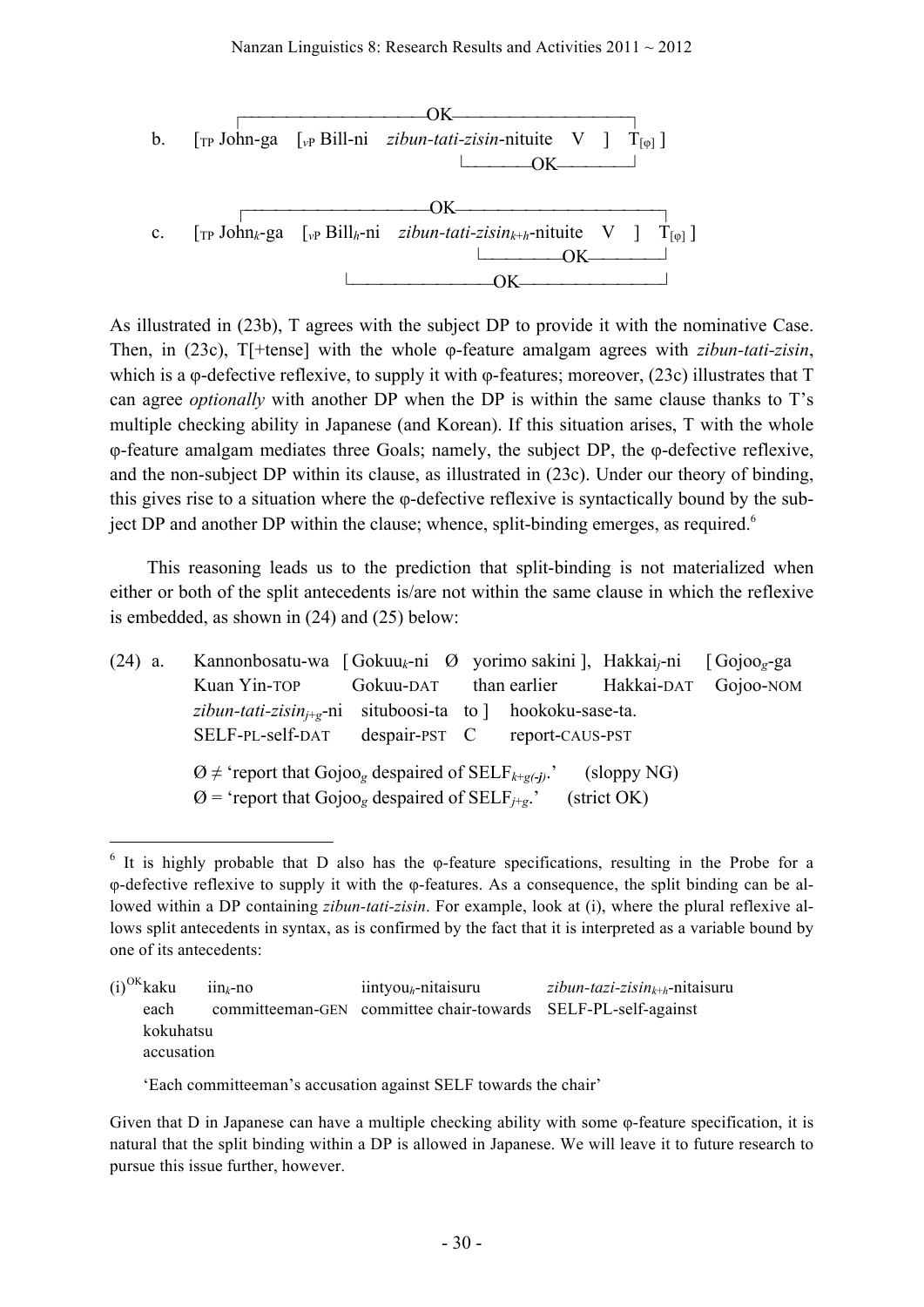- b. Sanzoo*g*-ga [ Gokuu*k*-ni Ø yorimo sakini ], Hakkai*j*-ni [ mamono-ga Sanzoo-NOM Gokuu-DAT than earlier Hakkai-DAT goblin-NOM  $zibun-tati-zisin_{k+g}$ -ni nir-tei-ta to l tuge-ta. SELF-PL-self-DAT resemble-PROG-PST C tell-PST  $\emptyset \neq$  'told that goblins resembled SELF<sub>k+g(-j)</sub>.' (sloppy NG)  $\varnothing$  = 'told that goblins resembled SELF<sub>*j*+*g*</sub>.' (strict OK)
- (25) a. \*Daremo*k*-ga sensei-ni [dareka*h*-ga *zibun-tati-zisink+h*-o hihansi-ta to ] it-ta.

 $\neq$  'For every *x*, there is some *y* such that *x* told the teacher that *y* criticized *x* and *y*.'

b. \*Daremo*k*-ga dareka*h*-ni [sensei-ga *zibun-tati-zisink+h*-o hihansi-ta to ] it-ta.

 $\neq$  'For every *x*, there is some *y* such that *x* told *y* that the teacher criticized *x* and *y*.'

In (25), the tensed-clause boundary intervenes between *zibun-tati-zisin* and one/both of its antecedents. (25a) is unacceptable when the reflexive is construed as a variable bound by the split antecedents. This lends strong support to our proposed theory of Binding through Agree.

It should be noticed that, under our theory of Binding through Agree, split-binding in syntax emerges iff T optionally agrees with some elements other than the subject DP with which T agrees for the purpose of providing nominative Case to it. Look at (26) below:

| $(26)$ a. |                | [ $John_k$ to $Bill_h$ ]-ga Mary <sub>j</sub> -ni <i>zibun-tati-zisin<sub>k+h/k+h+j</sub></i> -nituite katar-ta.<br>John and Bill-NOM Mary-DAT SELF-PL-self                                      |  | about | tell-PST                    |  |
|-----------|----------------|--------------------------------------------------------------------------------------------------------------------------------------------------------------------------------------------------|--|-------|-----------------------------|--|
|           |                | 'John <sub>k</sub> and Bill <sub>h</sub> told Mary <sub>i</sub> about themselves <sub>k+h/k+h+j</sub> .'                                                                                         |  |       |                             |  |
|           | b.             | $\lceil_{\text{TP}} \rceil$ John <sub>k</sub> to Bill <sub>h</sub> $\lceil_{\text{P}} \ln \text{Mary}_i - \text{ni} \rceil$ <i>zibun-tati-zisin</i> <sub>k+h</sub> -nituite V $\lceil$           |  | -OK   | $T_{\lceil \varphi \rceil}$ |  |
|           | $\mathbf{c}$ . | $\lceil_{\text{TP}} \rceil$ John <sub>k</sub> to Bill <sub>h</sub> $\lceil_{\text{P}}$ a $\lceil_{\text{VP}}$ Mary <sub>j</sub> -ni <i>zibun-tati-zisin</i> <sub>k+h+j</sub> -nituite V $\lceil$ |  |       | $T_{\lceil \varphi \rceil}$ |  |

(26a) has two interpretations because of T's optional feature checking. When T does not execute an optional agreement with anything other than the conjoined plural subject, the ordinary binding between *zibun-tati-zisin* and the conjoined subject is established, as illustrated in (26b). If, on the other hand, T happens to execute an optional agreement with *Mary* in addition to its obligatory agreement with the conjoined plural subject, then the split binding is successfully established as shown in (26c).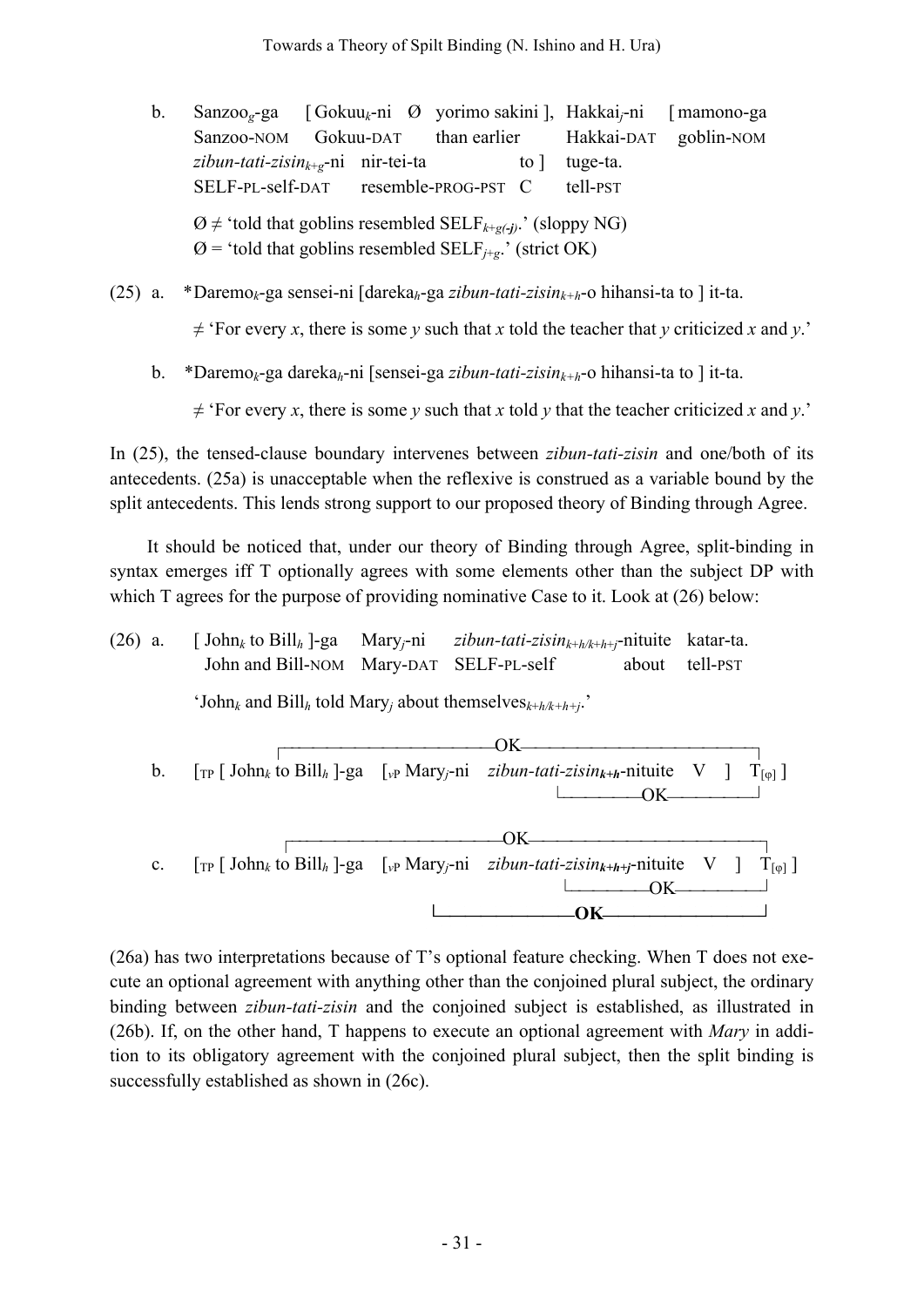## **4.4. Interim Summary**

In this section, we have argued (i) that *zibun(-tati)-zisin* is a φ-defective anaphor, which needs to be licensed through Agree by T with the φ-complete specifications, (ii) that the binding relation between *zibun(tati)-zisin* and its antecedent(s) is mediated through Agree by T, and (iii) that, when the situation occurs in which T may agree with some element other than its subject DP, the split binding of *zibun-tati-zisin* emerges.

## **5. Split Binding and Its Parametric Variation**

Up through the previous sections, we have demonstrated how the theory of Binding through Agree enables us to explain the syntactic mechanism of the split binding for a locally-bound reflexive. To elucidate the cross-linguistic variation concerning split binding is our remaining issue in this paper. In this section, we will thus attempt to deduce the contrast between the languages allowing the split binding for a locally-bound reflexive and the ones disallowing it from some independently motivated assumptions concerning parametric differences in human language. Recall that we observed in §1 that the split-binding for a locally-bound reflexive is disallowed in English, Dutch, Chinese, French, Italian, Greek, Tamil, Icelandic, Arabic, Hebrew, and Quechua, whereas, as we extensively argued, Japanese (and Korean) allow the split binding for a locally-bound reflexive.

In §4, we demonstrated (A) that a binding relation through Agree is essential for the split binding; and (B) that the split binding for a locally-bound reflexive can be materialized only if T has the ability of multiple checking. Because only φ-defective reflexives need to be bound by way of binding through Agree, the fact (A) means that the split binding for a locally-bound reflexive in a language *L* is materialized only if the locally-bound reflexive in *L* is a φ-defective anaphor. Thus, we have reached the following conclusion:

- (27) Split-binding for a locally-bound reflexive is materialized in a language *L* iff both (i) and (ii) hold:
	- (i) the locally-bound reflexive in  $L$  is a  $\varphi$ -defective anaphor;
	- (ii) T in *L* is capable of multiple feature checking.

Indeed, the conditions stated in (27) are very pertinent to the aforementioned observation concerning the cross-linguistic variation concerning split binding: Notice that English, French, Italian and Modern Greek disallow the split binding because they deviate from both of (i) and (ii); for, the reflexives in those languages have a full-fledged specification of the φ-features and T does not allow multiple checking in those languages. On the other hand, Dutch, Tamil, Icelandic and Chinese have a locally-bound φ-defective reflexive, they disallow the split binding for it; for, they deviate from condition (ii); that is, they do not allow T to check more than one nominative. In Arabic and Quechua, in contrast, T has a multiple checking ability because they allow the multiple nominative construction (see Ura 1994, 1996); nevertheless, they disallow the split binding for a locally-bound reflexive; for, they deviate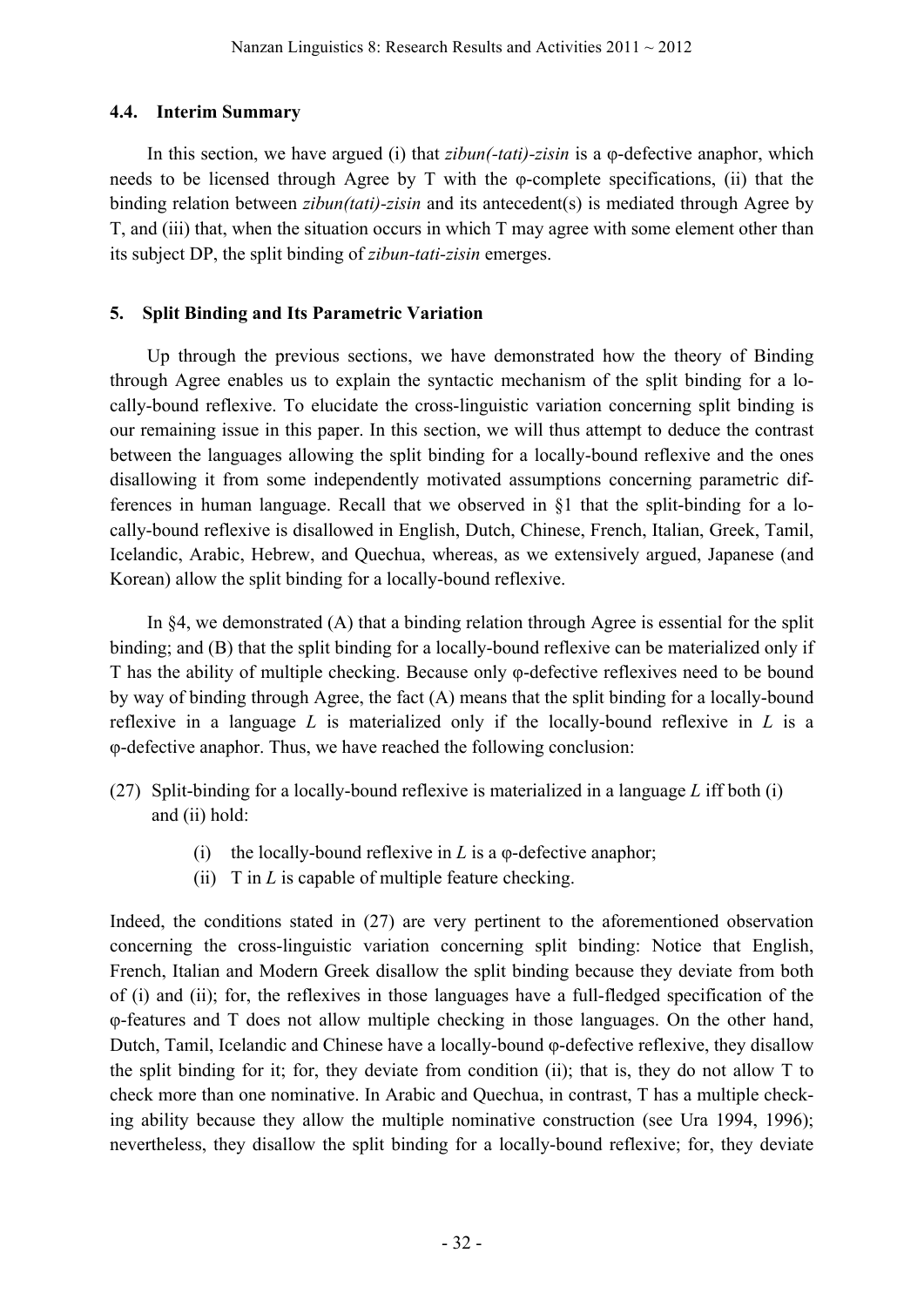from the condition (i); that is, their locally-bound reflexives have a complete specification of their φ-features. Finally, it is because Japanese (and Korean) comply with both (i) and (ii) that they allow the split binding for a locally-bound reflexive. In (28) below, we summarize the parametric variation of the split binding for a locally-bound reflexive:

(28) Parametric variation concerning the split binding for a locally-bound reflexive

Split binding is prohibited:

- a. English, French, Italian, and Modern Greek: deviant both from (i) and from (ii) (cf. *French* (Pica 1984); *Italian* (Napoli 1976); *Modern Greek* (Chiou 2007))
- b. Dutch, Tamil, Icelandic, and Chinese: deviant from (ii) (cf. *Dutch* (Koster 1984); *Tamil* (Selvanathan 2009); *Icelandic* (Everaert 1986))
- c. Arabic, Hebrew, and Quechua: deviant from (i) (cf. *Arabic* (Tsukanova and Nikolaeva 2008); *Hebrew* (Doron 1983); *Quechua* (van de Kerke 1991))

Split binding is permitted:

d. Japanese and Korean (& Kumyk): compliant both with (i) and with (ii) (cf. *Korean* (Kasai 2000))

In this section we argued that our theory of split binding is adequate enough to explain the cross-linguistically detected parametric difference in terms of split binding.

# **6. Consequences and Theoretical Implications of the Feature Binding in Japanese**

In this section we will sketch out some consequences of our theory of split binding.

# **6.1. Subject Orientation**

Given that T agrees usually with the subject DP in a tensed clause in order to provide nominative Case to the subject DP, the subject orientation of *zibun(-zisin)* can be explained straightforwardly: Because *zibun(-zisin)* must agree with T in order to make its defective φ-features complete, T always mediates the agreement between the subject DP and *zibun(-zisin)* in terms of binding relation. Thus, our proposed theory of Binding through Agree naturally enables us to explain that *zibun(-tati)-zisin* (and *zibun(-tati)*) show subject orientation. Look at the examples of multiple Nominative construction in Japanese in (29) below: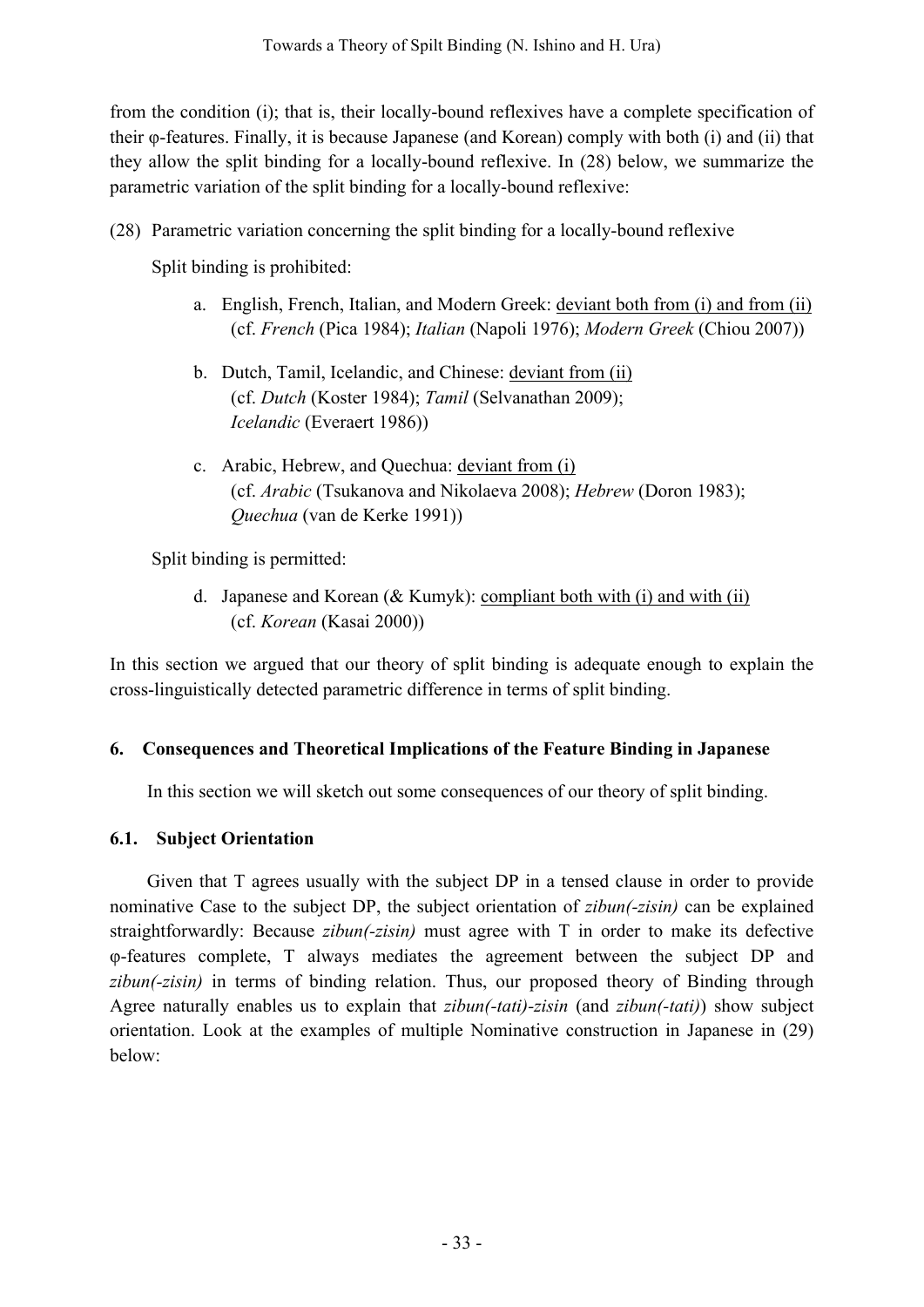(29) a. John*j*-dake-ga imooto*k*-ga *zibun-tati-zisinj*+*k*-o hihanshi-ta. John-only-NOM sister-NOM SELF-PL-self-ACC criticize-PST

'As for only John, his sister criticized SELF*j*+*k*.'

b. John*j*-dake-ga imooto*k*-ga Mary*l*-ni *zibun-tati-zisinj*+*k*/*j*+*k*+*l*/\**j*+*l*/\**k*+*l*-nituite John-only-NOM sister-NOM Mary- DAT SELF-PL-self about katar-ta. tell-PST

'As for only John, his sister told Mary about  $\text{SELF}_{i+k/i+k+l'k+i+l'k+l}$ .'

It has been assumed (cf. Ura 1996 and Hiraiwa 2005) that a single T in Japanese may enter into multiple nominative Case feature checking relations with multiple Subjects. Given our theory of Binding through Agree, according to which T mediates a binding relation between a subject DP and a φ-defective reflexive within its clause, it can be naturally explained that (29a) has the interpretation 'John's sister criticized John and herself,' because T individually agrees with *John* and with *imooto* 'sister' in the nominative Case and their φ-features. Then, T provides *zibun-tati-zisin* with their φ-features.

Next, consider the example in (29b). In (29b) T agrees obligatorily with the two subjects *John* and *imooto* to provide them with nominative Case. Additionally, if T agrees optionally with the non-subject DP *Mary*, *zibun-tati-zisin* can be split bound by the two subjects and *Mary*, resulting in the split binding, as shown by the index '*j*+*k*+*l*'. An empirically interesting point here is that the split binding by one of its subjects (nominative DPs) and the non-subject DP is never allowed, as shown by the index '*\*j+l*' and '\**k*+*l*'. That is, there is no way for the subjects (nominative DPs) with which T agrees not to enter into the binding relation with *zibun-tati-zisin* in (29b), but only the non-subject DP is allowed to be free from the binding relation because T may or may not agree with it in (29b). This lends a piece of strong supporting evidence for the syntactic mechanism of split binding through the mediation of T.

## **6.2. Φ-complete Anaphora as a Reflexivizer**

Because pronoun+*zisin* (such as *kare(ra)-zisin*), another locally-bound reflexive in Japanese, is φ-complete, it needs no φ-feature agreement with T; rather, we assume, following Aikawa (1993), that pronoun+*zisin* is a reflexivizer à la Reinhart and Reuland (1993). Given this, the binding relation between pronoun+*zisin* and its antecedent is materialized not through syntactic binding but through co-argumenthood; as a result, its strict locality follows. Contra Aikawa (1993), however, we hypothesize that the other reflexives in Japanese are not a reflexivizer. The fact that pronoun+*zisin* needs no φ-feature agreement with T results in its lack of subject orientation.

#### **6.3. Zibun vs. Zibun-zisin**

As for the non-local reflexive *zibun(-tati)* in Japanese, its lack of person- and gen-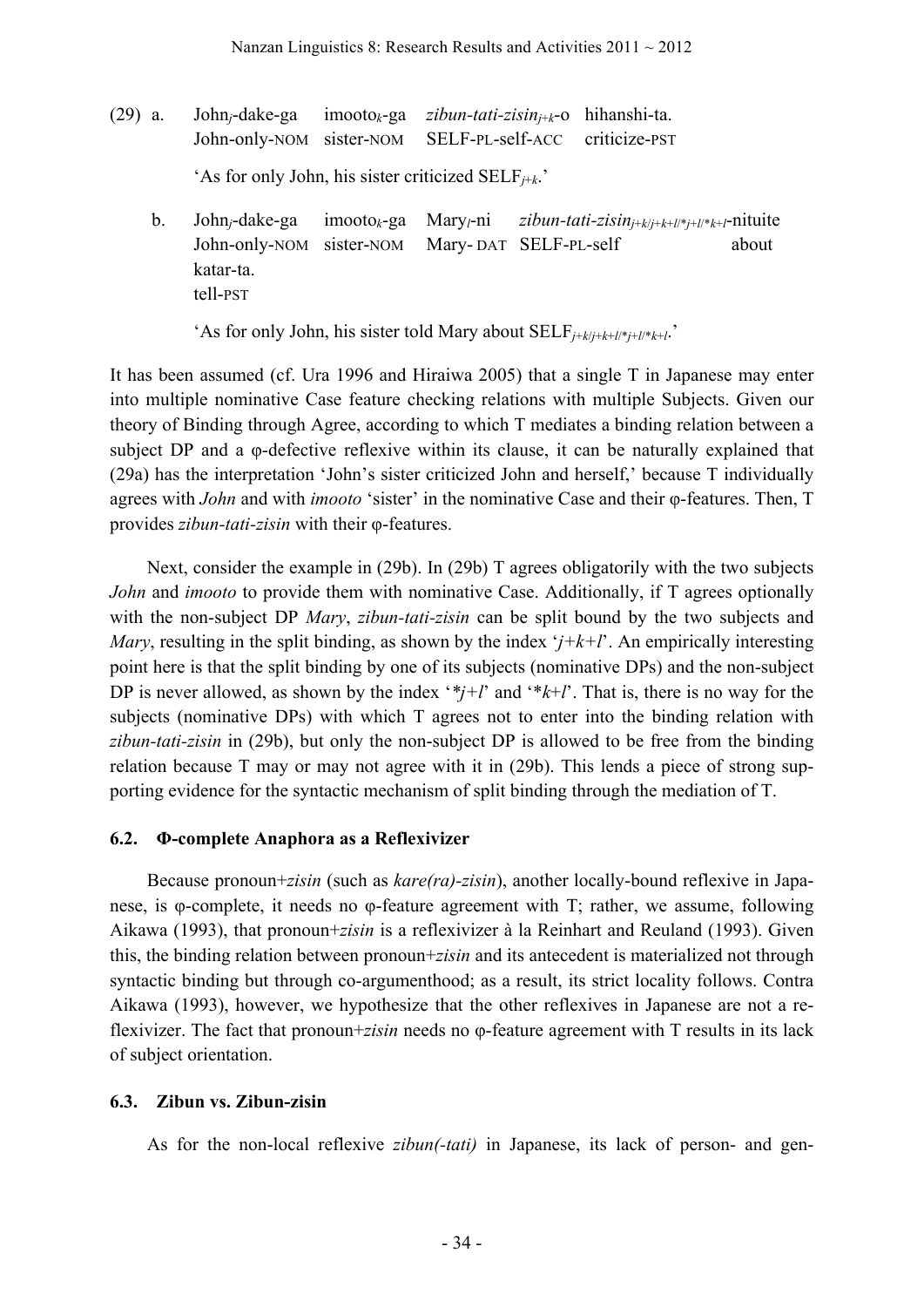der-features indicates that it is φ-defective. Thus, we predict that *zibun-tati* permits split binding. The syntactic mechanism of the split binding of *zibun-tati* can be explained consistently with our proposed theory of Binding through Agree (See Appendix II for a diagnosis of syntactically split binding with respect to *zibun-tati*). Why is it that *zibun(-tati)* behaves differently from *zibun(-tati)-zisin* in terms of the locality of binding dependency? We follow the idea that the former, being morphologically simple, may undergo (sometimes long-distance) LF movement (à la Pica 1991, Katada 1991, Hestvik 1992, etc.).<sup>7</sup> In addition, we assume that binding through the Probe-Goal agreement should take place after *zibun* undergoes long-distant LF movement. Therefore, if *zibun* in an embedded tensed clause moves up to the matrix clause, the matrix T can agree with *zibun* after its long-distant movement. As a result, the long-distant binding between the subject DP and *zibun* can be established through the mediation of the matrix T at LF. This indicates that *zibun* allows the long-distant binding over a tensed-clause boundary.

Then, an empirically significant question arises: Why is it that the split binding of *zibun-tati* with the property of long-distant LF movement is not allowed when the tensed-clause boundary intervenes between *zibun-tati* and one of its antecedents? Consider the following examples in (30) by comparing it with the examples of *zibun-tati-zisin* in (25) above.

(30) a. \*Daremo*k*-ga sensei-ni [dareka*h*-ga *zibun-tatik*+*h*-o hihansi-ta to ] it-ta.

 $\neq$  'For every *x*, there is some *y* such that *x* told the teacher that *y* criticized *x* and *y*.'

b. OKDaremo*k*-ga dareka*h*-ni [sensei-ga *zibun-tatik*+*h*-o hihansi-ta to ] it-ta.

 $=$  'For every *x*, there is some *y* such that *x* told *y* that the teacher criticized *x* and *y*.'

Given that *zibun-tati* in an embedded tensed clause can undergo long-distant LF movement, it can be naturally explained why (30b) is acceptable in contradiction to the ill-formed examples of *zibun-tati-zisin*, as shown in (25b). When one of its antecedents is on the outside of the embedded tensed clause, as shown in (30a), the binding relation between *zibun-tati* and the subject DP of the matrix clause can be established through the mediation of the matrix T, but the matrix T cannot agree with another possible antecedent in the embedded tensed clause (i.e., the subject DP in the embedded tensed clause), because T in the embedded tensed clause agrees with the embedded subject DP. Then the derivation crashes at LF, and this is why (30a) is unacceptable. However, when both of its antecedents are on the outside of the embedded tensed clause, we predict that the split binding of *zibun-tati* (i.e., the binding relation between the subject DP and the non-subject DP in the matrix clause and *zibun-tati* within the embedded tensed clause) is allowed, unlike the same situation of *zibun-tati-zisin*. This is bor-

 <sup>7</sup> In Appendix I, we argue that other Japanese morphologically simplex reflexives *mizukara* and *onore* are locally bound. This is because we assume *mizukara* and *onore* cannot move at LF. As a result, it can be naturally explained that they show the same locality for the binding dependency as that of *zibun-zisin*; that is, they can be bound over the non-tensed-clause boundary, but they cannot be bound when the tensed-clause boundary intervenes between them and their antecedents.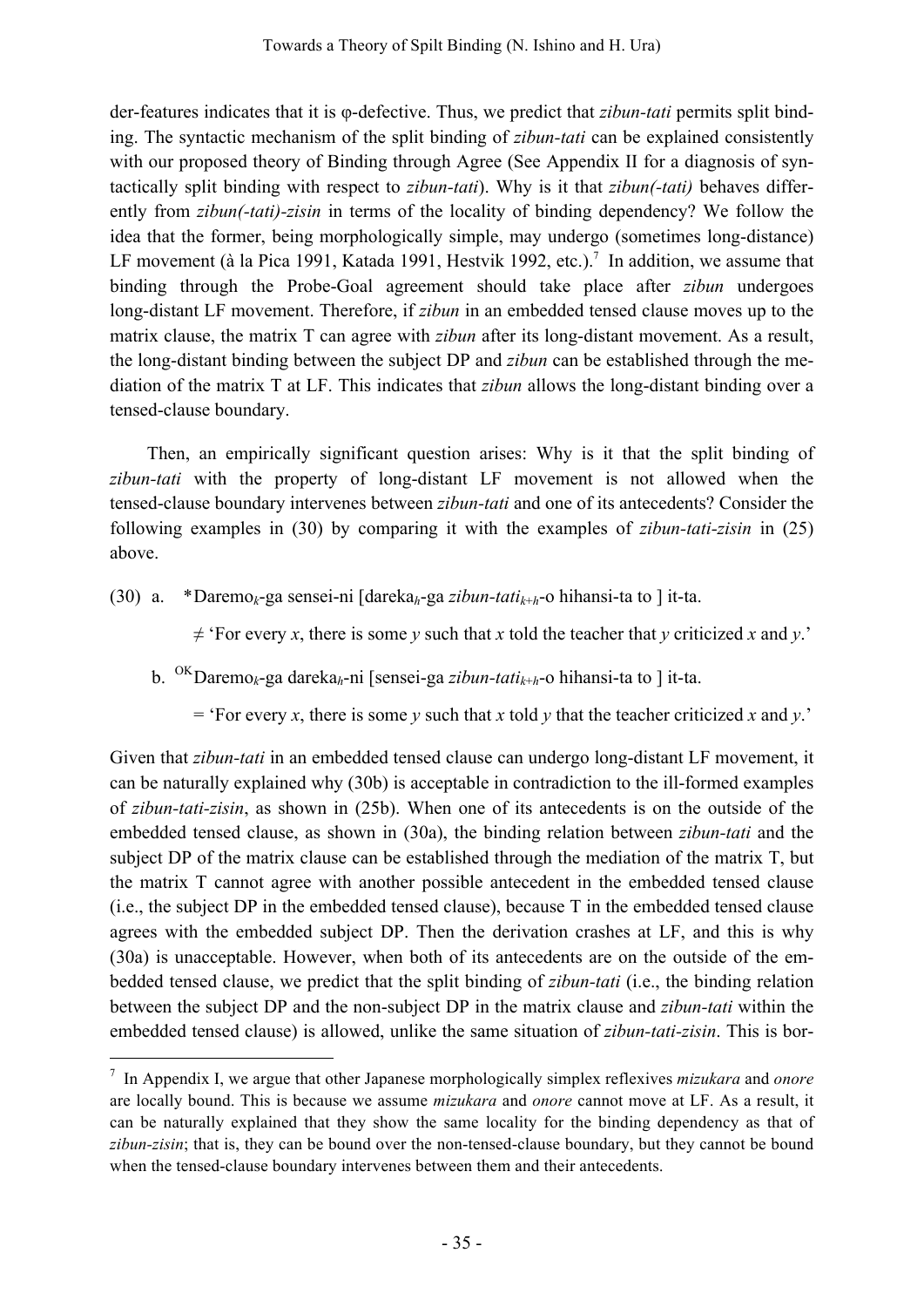ne out, as shown in (30b).

### **6.4. Binding within Causative Clauses**

It is very interesting to consider how our theory of split binding enables us to explain that a φ-defective anaphor in a causative clause can be bound by a causer over the non-tensed clause boundary. This fact was first reported in Kuroda (1965), as shown in (31a) below:

| $(31)$ a.   | John-NOM |                               | John <sub>k</sub> -ga [Bill <sub>h</sub> -ni <i>zibun-zisin<sub>k/h</sub></i> -o mi]-sase-ta. (Kuroda 1965)<br>Bill-DAT SELF-self-ACC see-CAUS-PST |              |  |
|-------------|----------|-------------------------------|----------------------------------------------------------------------------------------------------------------------------------------------------|--------------|--|
|             |          | 'John made Bill see SELF.'    |                                                                                                                                                    |              |  |
| $b_{\cdot}$ |          |                               | John <sub>k</sub> -ga [Bill <sub>k</sub> -ni <i>kare-zisin</i> * <sub>k/k</sub> -o mi]-sase-ta. (Kurata 1986)<br>Johkn-NOM Bill-DAT himself-ACC    | see-CAUS-PST |  |
|             |          | 'John made Bill see himself.' |                                                                                                                                                    |              |  |

In (31a), the local reflexive *zibun-zisin* can be bound by the causer *John* over the non-tensed clause boundary, even though it cannot undergo LF movement. In contrast, *kare-zisin*, the other local reflexive in Japanese, cannot be bound over a non-tensed clause boundary, as shown by the ill-formedness of (31b).

## **6.4.1. Two Types of Causative Clause**

Under our theory of split binding, the antecedent(s) of a  $\varphi$ -defective anaphor is/are always destined to be the one with which T agrees. In this paper, we assume that the causative clause may or may not have T[−tense] with the φ-complete specifications (see Kitagawa 1986 for a similar idea). If the causative clause does not have T[−tense] (in this case, the causative clause is *v*P, as shown in (32) below), there is no Probe for a φ-defective reflexive in *v*P within the causative clause:

## (32) *causative clause = vP*



As a result, T[+tense] in the matrix clause turns out to be a Probe and agrees with the reflexive and it also agrees with the subject DP. Here it should be recalled that a binding dependency through Agree is established at LF, where phases are irrelevant to any operation. Thus, the binding relation between the causer at the matrix clause and the φ-defective reflexive within the causative clause over the non-tensed clause boundary can safely be established, as required, when the causative clause does not have T.

On the other hand, if the causative clause has T[−tense] with the φ-complete specifications (in this case, the causative clause is TP, as shown in (33) below), T in the causative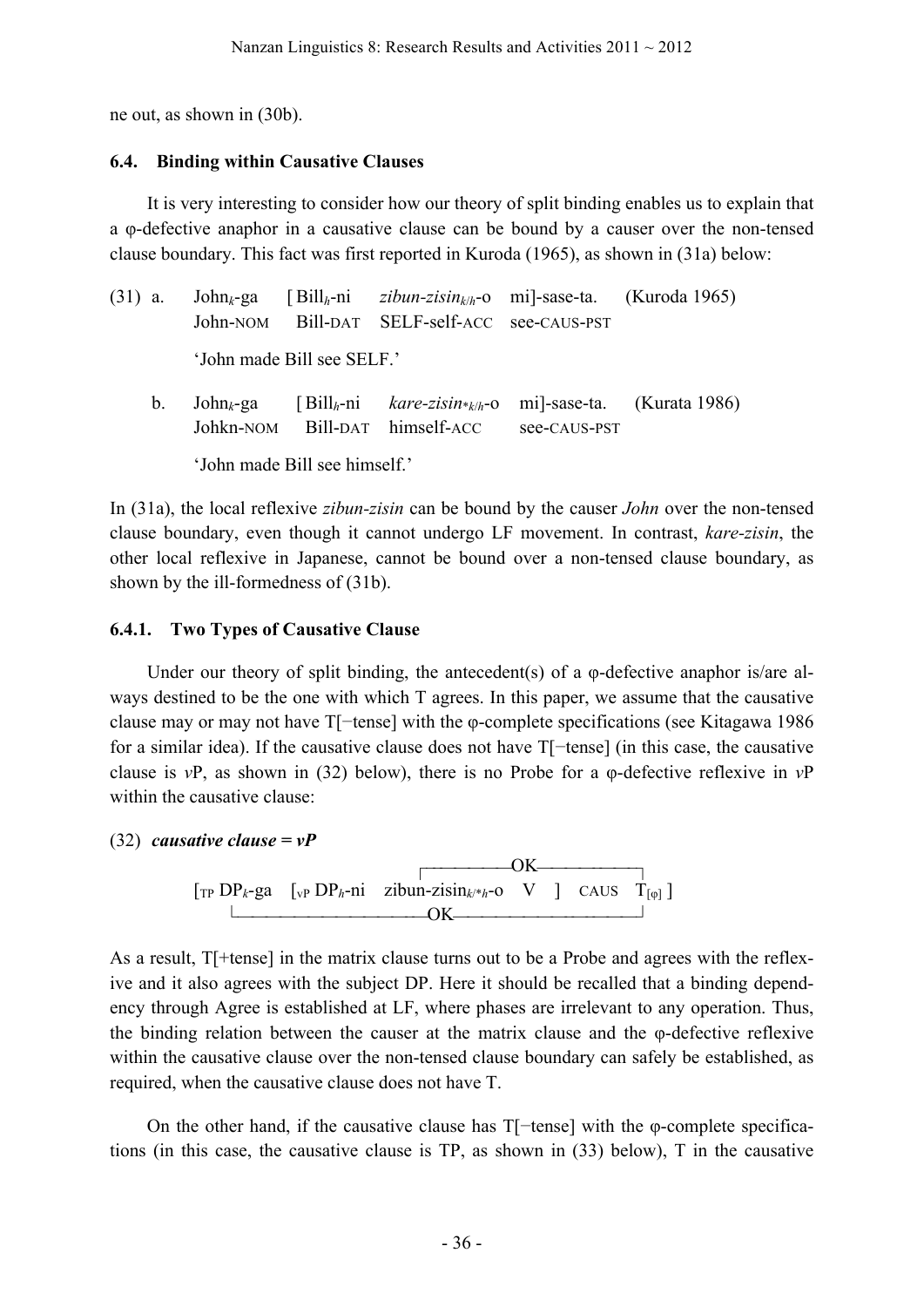clause can agree with the causee within the causative clause, but it cannot agree with the causer at the matrix clause, because T in the embedded clause is the T nearest to the causee, but it is not the T nearest to the causer (because the matrix T is the nearest to the causer). Thus, the φ-defective reflexive within the causative clause can be bound by the causee through the mediation of the embedded T, but it cannot be bound by the causer at the matrix clause when the causative clause has T.

## (33) *causative clause = non-tensed TP with φ-complete specifications*

 a\_\_--OK----l  $[\text{TP }DP_k\text{-}ga \quad [\text{TP }DP_h\text{-}ni \quad zibun-zisin*_{k/h}\text{-}o \quad V \quad T_{[\varphi]}] \quad \text{CAUS} \quad T_{[\varphi]}]$ z-------OK----\_-\_-m

To sum up, a φ-defective reflexive within the causative clause is bound by the causee within the causative clause when the causative clause has T, while it is bound by the causer at the matrix clause when the causative clause does not have T.

## **6.4.2. Ban on Crossover-Binding**

In this subsection, we will provide a piece of supporting evidence for the above conclusion that there are two types of causative clause in Japanese. Look at the following example in (34), where crossover-binding is blocked; that is, the two occurrences of *zibun-zisin* must have the same single binder:

| (34) |                                       |                              | John-wa [Taro-ni zibun-zisin-no hahaoya-ni zibun-zisin-no |  |
|------|---------------------------------------|------------------------------|-----------------------------------------------------------|--|
|      |                                       |                              | John-TOP Taro-DAT SELF-self-GEN mother-DAT SELF-self-GEN  |  |
|      |                                       | koibito-o shookais]-ase]-ta. |                                                           |  |
|      | girl friend-ACC introduce-CAUSE-PAST. |                              |                                                           |  |
|      |                                       |                              |                                                           |  |

'John made Taro introduce SELF's girl friend to SELF's mother.'

In (34), the two occurrences of *zibun-zisin* must have *Taro* as their binder or they must have *John* as their binder, but it cannot be the case that one of them has *Taro* and the other has *John* as their binders. It should be noted, however, that crossover-binding is possible in general, as shown in (35):

| (35) | Toyota-sae <sub>k</sub> -ga | dono sitauke-gaisya <sub>i</sub> -ni-mo soko <sub>i</sub> -no keiei-bumon-e |  |
|------|-----------------------------|-----------------------------------------------------------------------------|--|
|      |                             | Toyota-even-NOM every subsidiary-DAT-PRT it-GEN managing section-to         |  |
|      |                             | $soko_k$ -no syain-o ukeire-sase-ta.                                        |  |
|      | 1t-GEN                      | staff-ACC take in-CAUS-PST                                                  |  |

'Even Toyota*k* made every subsidiary*j* take in its*k* staff to its*j* managing section.'

Why is the crossover-binding impossible in  $(34)$ ? If the causative clause in  $(34)$  happens to have T, then our theory described in §6.4.1 above demands that the two occurrences of *zibun-zisin* should be feature-bound by the causee, which agrees with the T within the causative clause; accordingly, they must have the causee as their binder. On the other hand, if the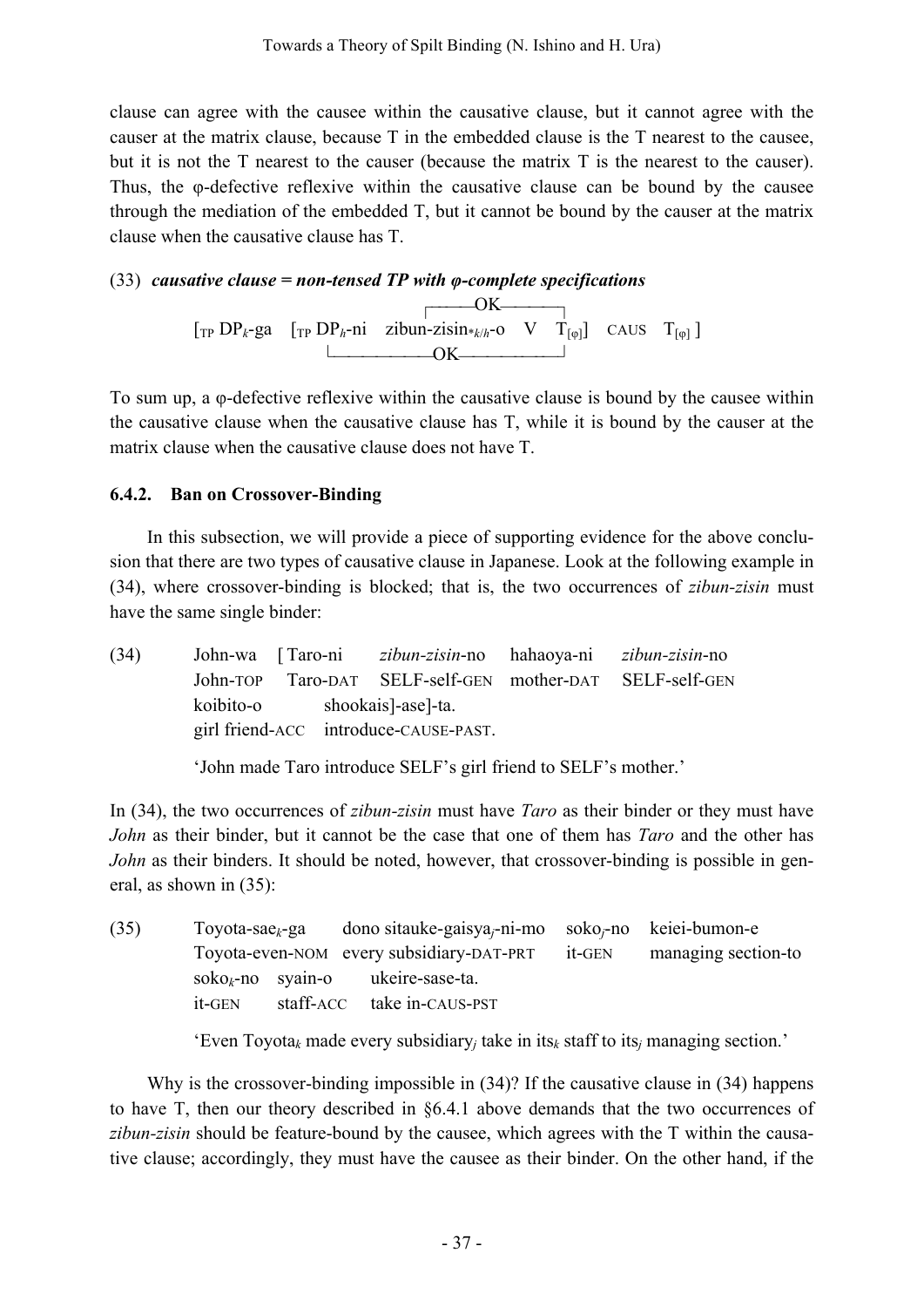causative clause in (34) happens to lack T, then our theory demands that the two occurrences of *zibun-zisin* should be feature-bound by the matrix T, which agrees with the causer at the Spec of the matrix T; accordingly, they must have the causer as their binder. It is important to notice, here, that our theory appropriately explains that there is no crossover-binding in (34).

## **6.4.3. Subjecthood of Causee**

Given Ura's (1996, 2000) assumption that a DP assumes subjecthood when the DP agrees with T, then we are led to predict (I) that the causee in a causative clause has subjecthood when *zibun-zisin* is bound by the causee, and (II) that the causee in a causative clause does not have subjecthood when *zibun-zisin* within the causative clause is bound by the causer at the matrix clause. Look at (36):

(36) Mary*k*-wa [John*h*-ni [ PRO okori-nagara ] *zibun-zisin*-o hihans]-ase-ta. Mary-TOP John-DAT angry-while SELF-self-ACC criticize-CAUS-PAST

'Mary made John criticize SELF, while PRO being angry.'

The factual interpretation for (36) is as follows: If *zibun-zisin* is to be bound by *John*, PRO in the adjunct adverbial clause must be construed as *John*, and if *zibun-zisin* is to be bound by *Mary*, PRO in the adjunct adverbial clause must be construed as *Mary*. This fact becomes clearer if we take a closer look at the interpretation for (37) below:

- (37) a. Mary*k*-wa [ karera*h*-ni [ PRO*\*k*/*<sup>h</sup>* okori-nagara ] *zibun-tati-zisinh*-o Mary-TOP them-DAT angry-while SELF-self-ACC hihans]-ase-ta. criticize-CAUS-PAST 'Mary<sub>k</sub> made them<sub>*h*</sub> criticize SELF<sub>*h*</sub>, while PRO $*_{k/h}$  being angry.'
	- b. Mary*k*-wa [ karera*h*-ni [ PRO*k*/**??***<sup>h</sup>* okori-nagara] *zibun-zisink* -o Mary-TOP them-DAT angry-while SELF-self-ACC hihans]-ase-ta. criticize-CAUS-PAST

'Mary*k* made them*h* criticize SELF*k*, while PRO*k*/**??***h* being angry.'

In the case where (37a) is acceptable, it must be that *zibun-tati-zisin* is bound by the causee *karera*, because it is a plural form. Thus, the causative clause in (37a) must be TP and T[−tense] in the causative clause inevitably agrees both with the reflexive and with the causee. Because there is no interpreting the controller of PRO in the adjunct adverbial clause as any element other than *karera* in (35a), the prediction with our theory is borne out, as required. This lends strong support to our theory of Binding through Agree.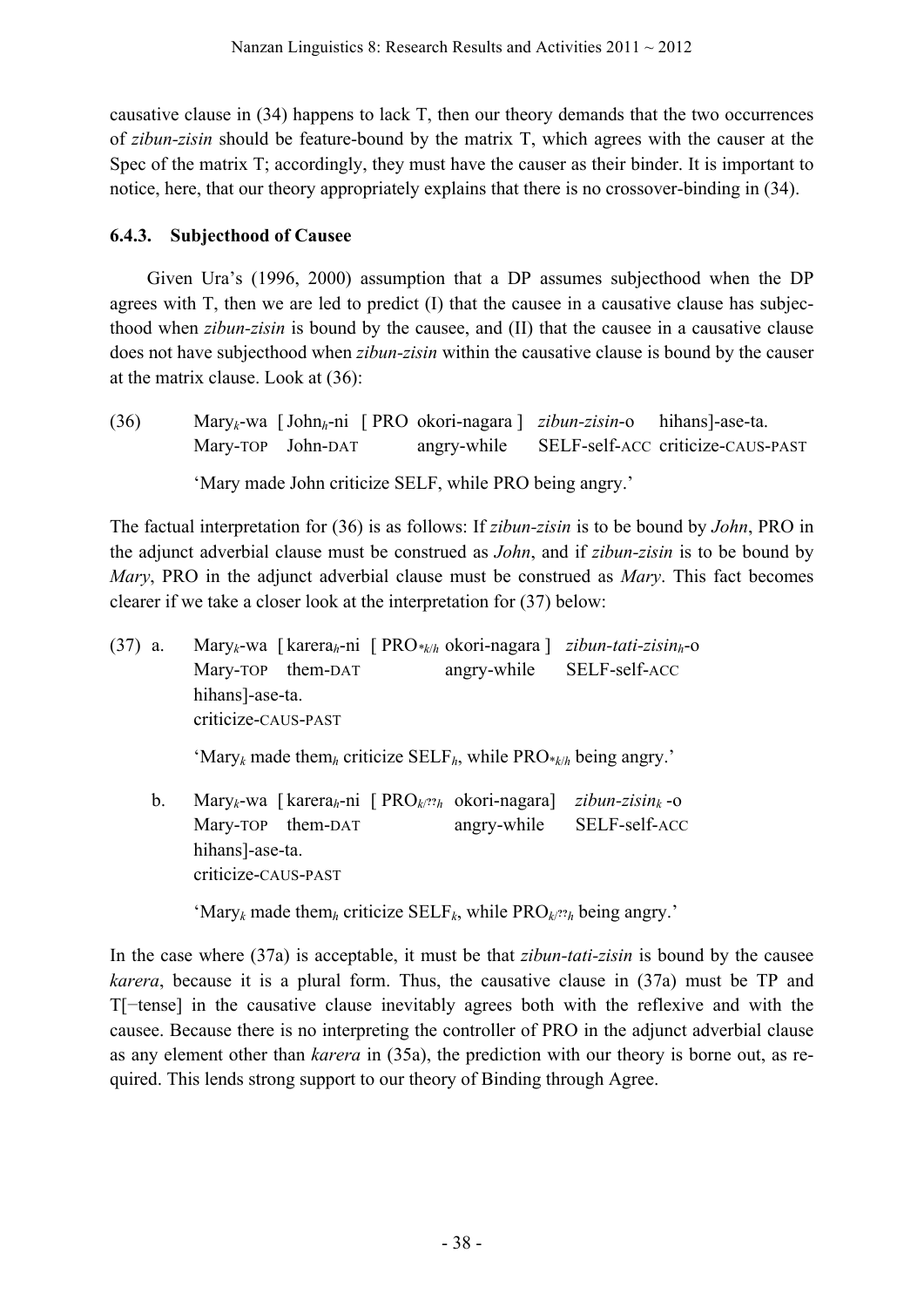# **7. Conclusion**

Our aim in this paper was to clarify under what conditions the split binding is possible. First, we have argued that one of the Japanese locally-bound reflexive form *zibun-tati-zisin*  can be syntactically bound by split antecedents within its local domain. Next, we have proposed the theory of Binding through Agree, and demonstrated that T with the ability of multiple checking mediates the agreement between a φ-defective reflexive and its split antecedents (i.e., the subject DP and the non-subject DP). We also explained the parametric difference between the languages allowing the split binding for a locally-bound reflexive and the ones disallowing it.

## *Appendix I:* **Morphologically Simple Reflexives That Are Locally-bound**

*Mizukara* and *onore*, being their φ-defective nature, show subject orientation, too (Ishino and Ura 2011), as correctly predicted with our theory presented herein.

| (I.1) | a.             | $John_k$ -ga<br>John-NOM                                                   | $Billi$ -ni<br>Bill-DAT | $mizukara_{k'*j}/onore_{k'*j}$ -nituite<br><b>SELF/SELF</b>                            | about                 | katar-ta.<br>tell-PST |  |  |
|-------|----------------|----------------------------------------------------------------------------|-------------------------|----------------------------------------------------------------------------------------|-----------------------|-----------------------|--|--|
|       |                | 'John <sub>k</sub> told Bill <sub>i</sub> about $\text{SELF}_{k^{*}/k}$ .' |                         |                                                                                        |                       |                       |  |  |
|       | $\mathbf{b}$ . | $John_k$ -ga<br>John-NOM                                                   | $Billi$ -ni             | zibun-zisin <sub>k/*j</sub> /zibun <sub>k/*j</sub> -nituite<br>Bill-DAT SELF-self/SELF | about                 | katar-ta.<br>tell-PST |  |  |
|       |                | 'John <sub>k</sub> told Bill <sub>i</sub> about SELF <sub>k/*j</sub> .'    |                         |                                                                                        |                       |                       |  |  |
|       | $\mathbf{c}$ . | $John_k$ -ga<br>John-NOM                                                   | $Billi$ -ni<br>Bill-DAT | <i>kare-zisin<sub>k/j</sub></i> -nituite<br>he-self<br>about                           | katar-ta.<br>tell-PST |                       |  |  |
|       |                | 'John <sub>k</sub> told Bill <sub>i</sub> about SELF <sub>k/i</sub> .'     |                         |                                                                                        |                       |                       |  |  |

As observed in (11c) and (12c) above in the main text, *mizukara* and *onore* differ from *zibun* and *zibun-zisin* in that the former disallow the strict identity reading in an elliptical domain as a surface anaphor. Ishino and Ura (2011) argue that *zibun* and *zibun-zisin* can be used not only as a φ-defective anaphor but also as a referential pronominal, which does not need any syntactic binding, whereas *mizukara* and *onore* can only be used as a φ-defective anaphor in syntax.

The morphologically simple reflexive forms *mizukara* and *onore* in Japanese, unlike the other morphologically simple reflexive *zibun*, show the strict locality just like pronoun+*zisin*  and *zibun-zisin* (cf. Kitagawa 1986 and Ishino and Ura 2011). This fact is revealed by the ill-formedness of (I.2a,b,c) below: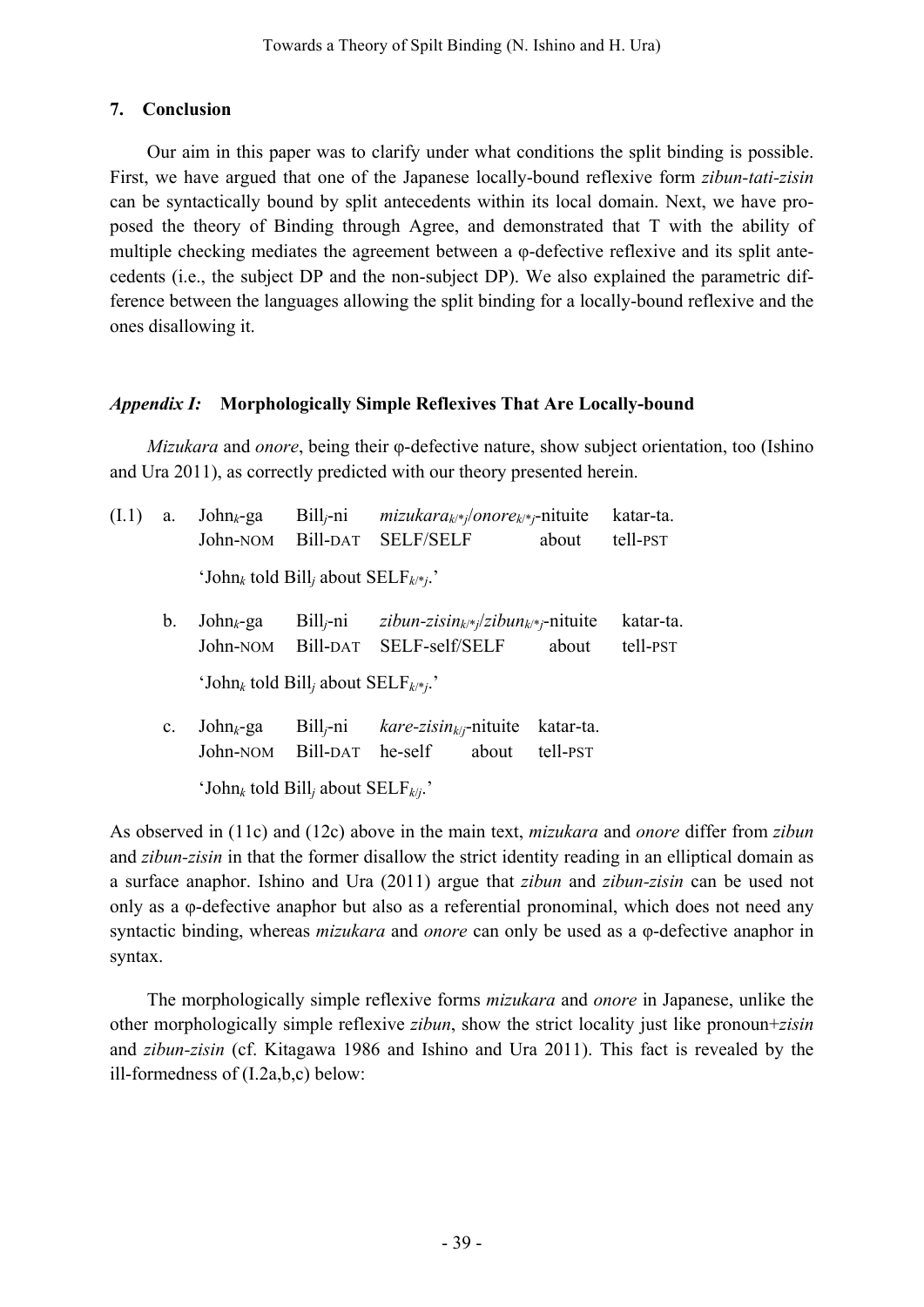(I.2) a. \*Sanzoo*k*-ga Gokuu-ni [ mamono-ga *zibun-zisink*/*kare-zisink*-o Sanzoo-NOM Gokuu-DAT goblin-NOM SELF-self/he-self-ACC oikaker-teir-u to l tuge-ta. chase-PROG-PRES C tell-PST

'Sanzo<sub>k</sub> told Goku [ that goblins chased  $\text{SELF}_k$  ].'

b. \*Sanzoo*k*-ga Gokuu-ni [ mamono-ga *mizukarak*/*onorek*-o Sanzoo-NOM Gokuu-DAT goblin-NOM SELF/SELF-ACC oikaker-teir-u to ] tuge-ta. chase-PROG-PRES C tell-PST

'Sanzo<sub>k</sub> told Goku [ that goblins chased  $\text{SELF}_k$  ].'

c. Sanzoo*k*-ga Gokuu-ni [ mamono-ga *zibunk*-o oikaker-teir-u to ] Sanzoo-NOM Gokuu-DAT goblin-NOM SELF-ACC chase-PROG-PRES C tuge-ta. tell-PST

'Sanzo<sub>k</sub> told Goku [ that goblins chased  $\text{SELF}_k$  ].'

This is very surprising, given Faltz's (1977) and Pica's (1987) generalization that morphologically simple reflexives with subject-orientation are tolerable with the long-distance binding. Under our theory of feature-binding, the locally-bound nature of *mizukara* and *onore* is naturally explained; for, φ-defective reflexives must be feature-bound through Agree, the operation which is principally restricted within a single tensed clause, as we argued in the main text. The conclusion is that *mizukara* and *onore*, unlike *zibun-zisin* and *zibun* (both of which can be used as a referential pronominal), can only be used as a genuine φ-defective anaphor (Ishino and Ura 2011).

# *Appendix II:* **Split Binding and** *Zibun-tati*

Abe (1992) claims that the split antecedence illustrated in (9) above in the text is not a genuine one, but it is obtained as a special case of the group reading for *zibun-tati* (cf., also, Kawasaki 1989), which depends not upon syntactic binding but upon coreference in discourse. This claim can be examined by detecting whether or not *zibun-tati* tolerates the sloppy identity reading when being embedded in an elliptical domain as a surface anaphor.

(II.1) a. John*k*-ga [ Bill*j*-ni Ø yorimo sakini ], Tom*g*-ni *zibun-tatik*+*g(*+*else)*-nituite John-NOM Bill-DAT than earlier Tom-DAT SELF-PL about katar-ta. tell-PST  $\emptyset$  = 'told about SELF<sub>*k+j(+else-g*)/ $k+g$ (+else) $k+g+if$ (+else).' (strict/sloppy)</sub>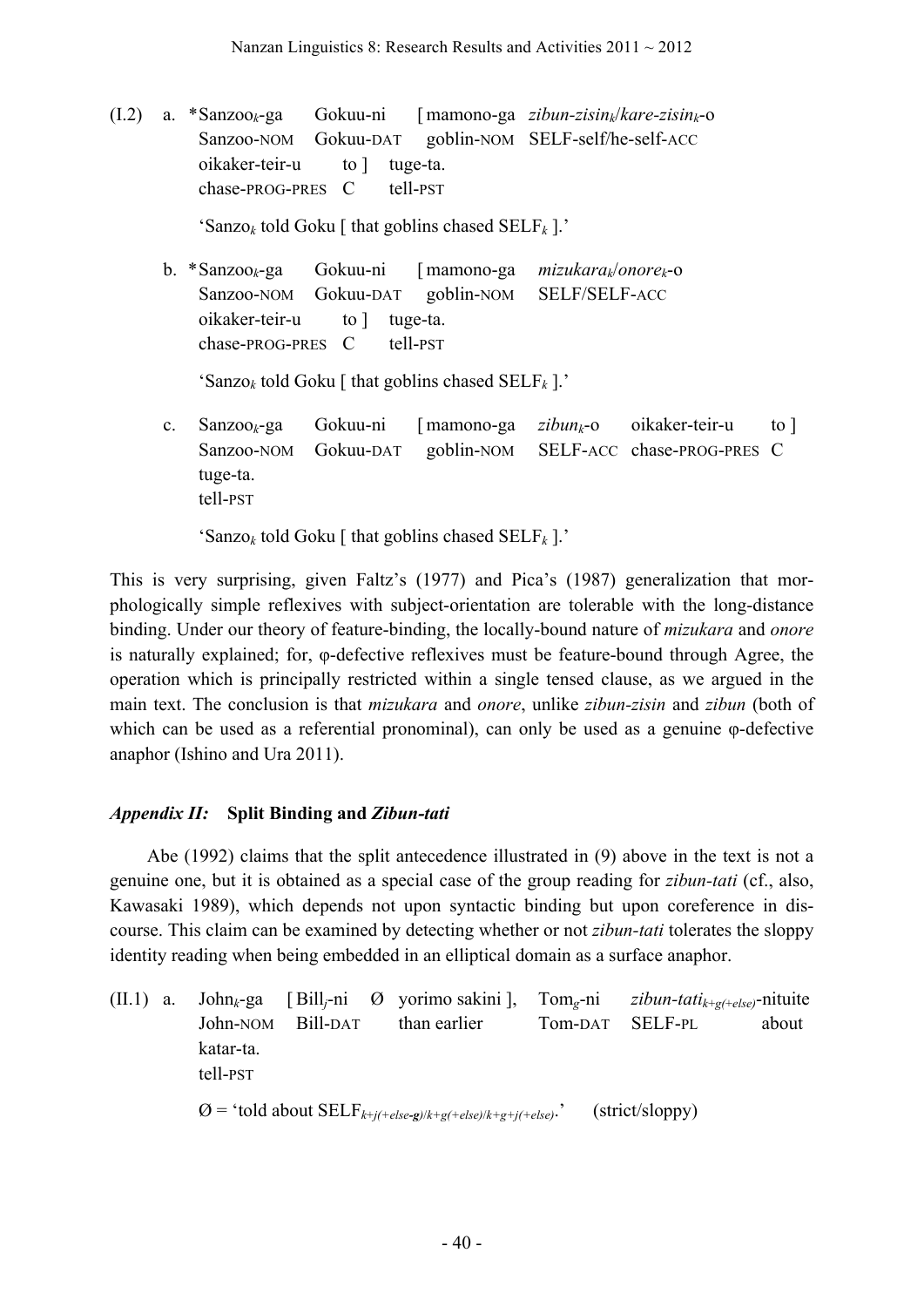b. Mary*k*-ga [Jane*j*-kara Ø yorimo sakini], Sue*g*-kara *zibun-tatik*+*g(*+*else)*-nituite Mary-NOM Jane-from than earlier Sue-from SELF-PL about kii-ta. hear-PST

 $\emptyset$  = 'heard about SELF<sub>*k+j(+else-g)*/ $k+g$ (+else)/ $k+g+j$ (+else).' (strict/sloppy)</sub>

c. Chomsky*k*-ga [ Lasnik*j*-ni Ø yorimo sakini ], Halle*g*-ni *zibun-tatik*+*g(*+*else)*-o Chomsky-NOM Lasnik-DAT than earlier Halle-DAT SELF-PL-ACC hihans-ase-ta. criticize-CAUS-PST  $\emptyset$  = 'criticize SELF<sub>*k+j(+else-g)*/*k+g(+else)*/*k+g+j(+else*).' (strict/sloppy)</sub>

As the interpretation of the above examples shows, *zibun-tati* yields the sloppy reading in addition to the strict reading. Under our theory, this implies that *zibun-tati* can be used as a logophor, which utilizes coreference in discourse. This, in turn, lends empirical support to Abe's (1992) claim.

## *Appendix III:* **Split Binding in English**

It has widely been admitted that the English third-person plural reflexive *themselves* is a locally-bound reflexive and cannot be split bound.

|  | (III.1) a. *John <sub>k</sub> told Bill <sub>h</sub> about <i>themselves</i> <sub><math>k+h</math>.</sub> | (Wasow 1979) |
|--|-----------------------------------------------------------------------------------------------------------|--------------|
|--|-----------------------------------------------------------------------------------------------------------|--------------|

b. \*John<sub>k</sub> showed Mary<sub>h</sub> *themselves*<sub> $k+h$ </sub> in the mirror. (Fiengo and May 1994)

However, it has sometimes been reported in the literature that the split binding for *themselves* is possible in a certain context.

(III.2) a. <sup>OK</sup>Mary<sub>k</sub> showed Paul<sub>h</sub> a nice picture of *themselves*<sub> $k+h$ </sub>. (Carroll 1986)

- b. OKJohn told Mary about interesting and important political ideas, while Bill*<sup>k</sup>* told Sue*h* only about *themselvesk*+*h*. (Okada 1998)
- c. *[Mary and Sue told Jane that they all looked exactly alike, but Jane was the only one who claimed not to be able to see the resemblance.]*
	- <sup>OK</sup>So Mary<sub>k</sub> showed Jane<sub>h</sub> *themselves*<sub> $k+h$ </sub> in the mirror, so that she could see their faces together and could compare them. (Okada 1998)

It has also been reported that the English reflexives can be bound over the tensed-clause boundary in a certain context. Our theory demands that the reflexives in these kinds of example should be an instance of the contextually emphatic logophor in discourse. Importantly, this is, indeed, endorsed by the observation that they do not have the sloppy reading when they are interpreted under the VP-deletion context. Consider the following: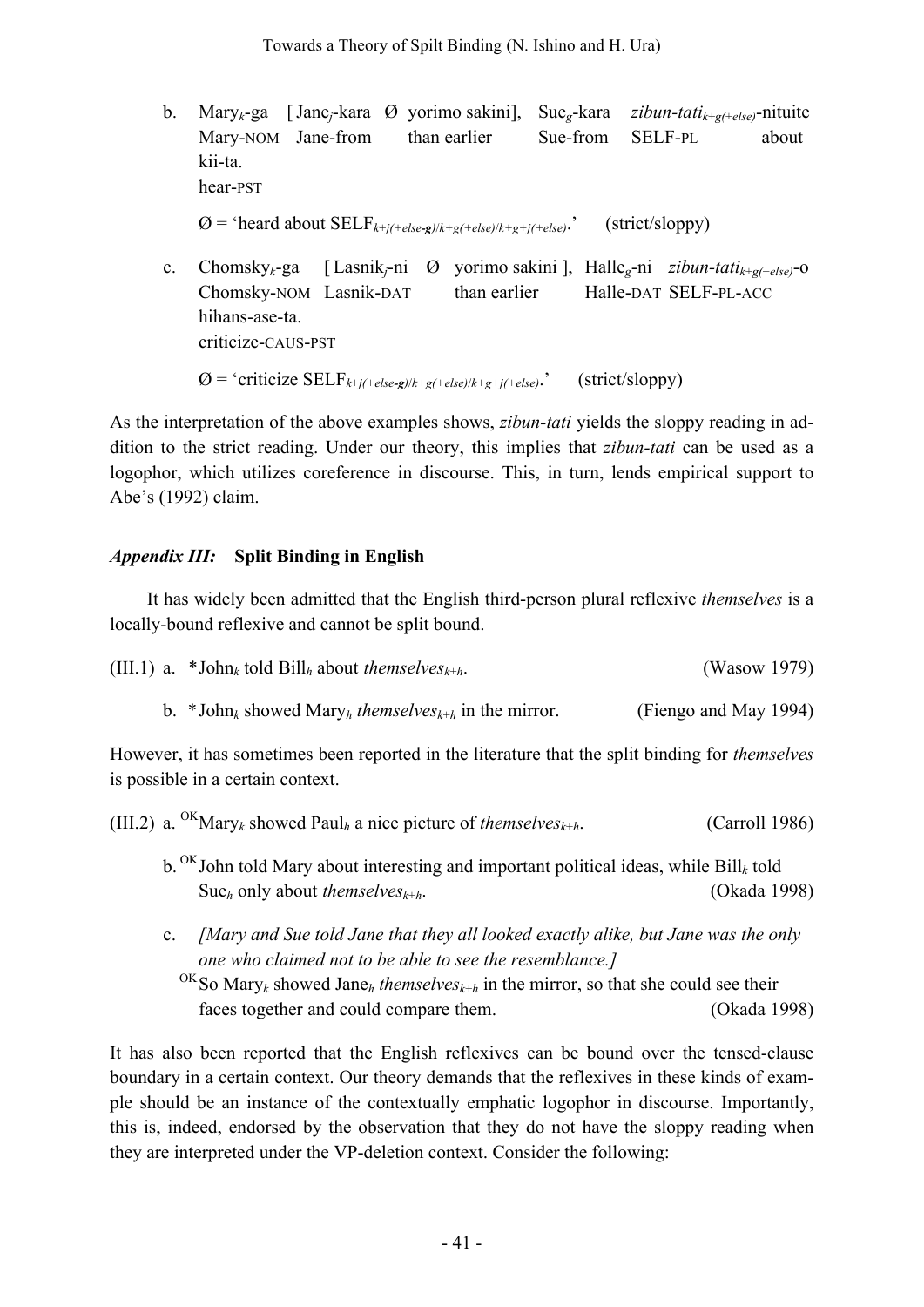- (III.3) a. OK*Mary* thought that everyone was fond of pictures of *herself*. (Cantall 1974, Lebeaux 1984, Pollard and Sag 1992, etc.)
	- b. OK*John* eventually realized that the girl was taller than *himself*. (Zribi-Hertz 2007)
	- c. OK*Jack* came to know that this bitch was in love with *himself*. (Gast 2002)
- (III.4) a. *Mary* thought that everyone was fond of pictures of *herself*, and Jane did Ø, too. *herself* in  $\emptyset$  = *Mary*, <sup>2</sup>*herself* in  $\emptyset$  = *Jane (strict OK, sloppy ?)* <Lebeaux 1984: possibility of the existence of PRO in the *picture*-noun>
	- b. *John* realized that the girl was taller than *himself*, and Bill did Ø, too. *himself* in  $\varnothing = John$ , \*<sup>2</sup> *herself* in  $\varnothing = Bill$  (strict OK, sloppy NG)
	- c. *Jack* came to know that this bitch was in love with *himself*, and Bill did, Ø too.

*himself* in  $\varnothing = John$ , \**herself* in  $\varnothing = Bill$  (strict OK, sloppy NG)

Logophorically/emphatically used reflexives cannot be a bound variable (cf. Sevcenco 2006). The following examples also endorse this:

(III.5) a. Mary<sub>k</sub> showed Paul<sub>h</sub> a nice picture of *themselves*<sub> $k+h$ </sub>, and Jane<sub>*i*</sub> did Ø, too.

 $\varnothing$  = showed Paul a nice picture of Mary and Paul,  $\varnothing \neq$  showed Paul a nice picture of Jane and Paul (strict OK, sloppy NG)

b. *[ Under the same context as in (III.2b) ]* Bill<sub>k</sub> told Sue<sub>k+h</sub> only about *themselves*<sub>k+h</sub>, and Tom<sub>*i*</sub> did, Ø too.

 $\varnothing$  = told Sue about Bill and Sue,  $\varnothing \neq$  told Sue about Tom and Sue (strict OK, sloppy NG)

c. *[ Under the same context as in (III.2c) ]* Mary<sub>k</sub> showed Jane<sub>h</sub> *themselves*<sub> $k+h$ </sub> in the mirror, but Sue<sub>i</sub> didn't want to Ø, too.

 $\emptyset$  = show Jane themselves<sub>*k*+*h*</sub>,  $\emptyset$   $\neq$  show Jane themselves<sub>*k*+*i*</sub> (strict OK, sloppy NG)

We therefore conclude that the split binding of a reflexive under special contexts in English (such as exemplified in (III.2)) is materialized only through the coreference in discourse.

#### **References**

Abe, J. (1992) "The Nature of Anaphors and Distributivity," Generals paper, University of Connecticut.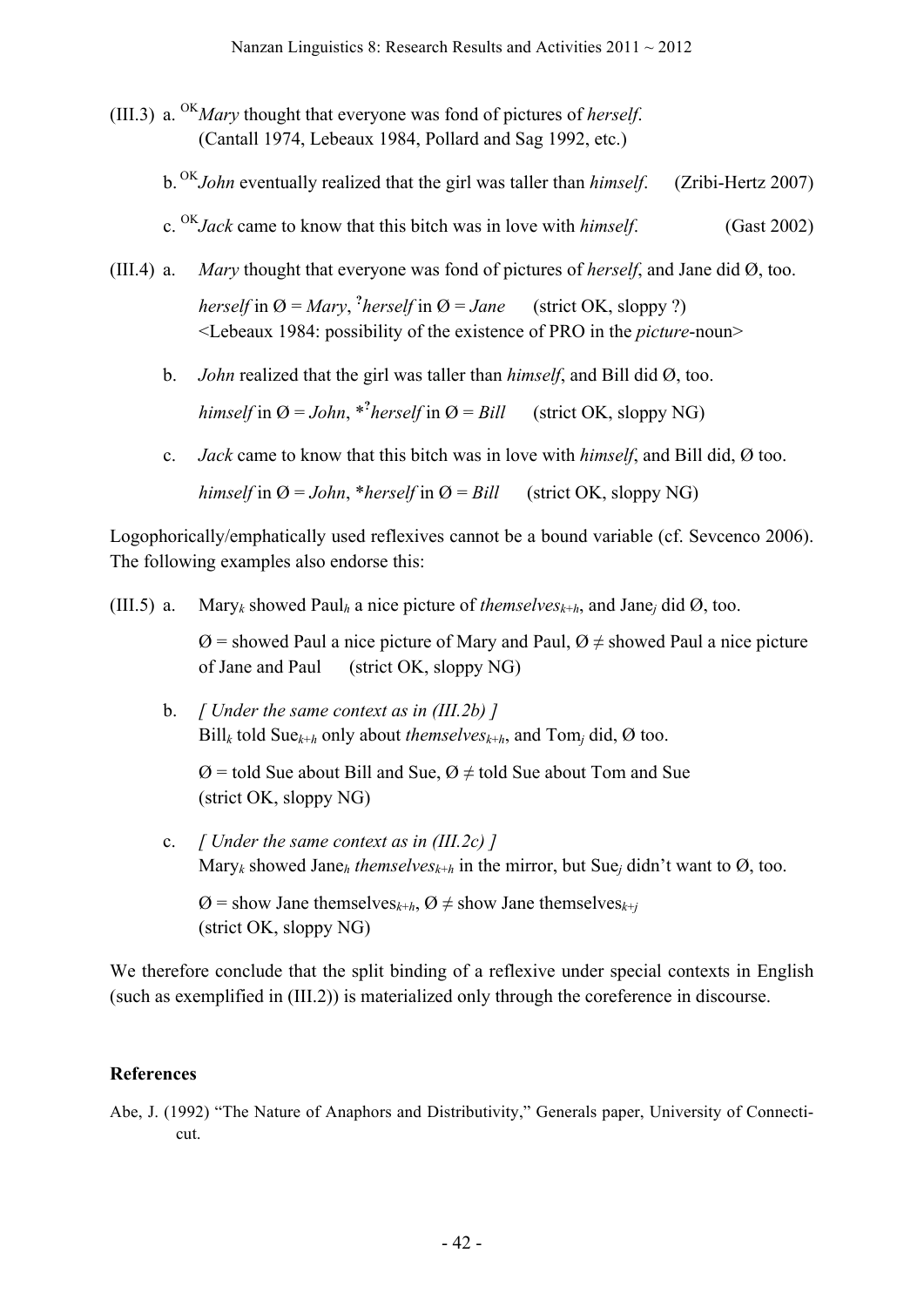- Aikawa, T. (1993) *Reflexivity in Japanese and LF-Analysis of zibun-Binding*, Ph.D. dissertation, Ohio State University.
- Aikawa, T. (1994) "Logophoric Use of the Japanese Reflexive Zibun-zisin 'self-self'." In M. Koizumi and H. Ura, eds., *Formal Approaches to Japanese Linguistics: Proceedings of FAJL1*, MIT Working Papers in Linguistics 24, 1–22.
- Berman, S. and A. Hestvik (1997) "Split Antecedents, Noncoreference, and DRT." In H. Bennis et al., eds., *Atomism and Binding*, Foris, Dordrecht, 1–29.
- Bouchard, D. (1984) *On the Content of Empty Categories*, Foris, Dordrecht.
- Burzio, L. (1991) "The Morphological Basis of Anaphora," *Journal of Linguistics* 27, 81–105.
- Büring, D. (2005) *Binding Theory*, Cambridge University Press, Cambridge, UK.
- Cantall, W. (1974) *Viewpoint, Reflexives, and the Nature of Noun Phrases*, Mouton, The Hague.
- Carroll, S. (1986) "On Non-Anaphor Reflexives," *Revue Québécoise de Linguistique* 15, 135–165
- Chiou, M. (2007) *NP-Anaphora in Modern Greek: A Neo-Gricean Pragmatic Approach*, Ph.D. dissertation, University of Reading.
- Chomsky, N. (1981) *Lectures on Government and Binding*, Foris, Dordrecht.
- Chomsky, N. (1995) *The Minimalist Program*, MIT Press, Cambridge, Mass.
- Chomsky, N. (2001) "Derivation by Phase." In M. Kenstowicz, ed., *Ken Hale: A Life in Language*, MIT Press, Cambridge, Mass., 1–52.
- Chomsky, N. (2008) "On Phases." In R. Freidin, C. Otero, and M. L. Zubizarreta, eds., *Foundational Issues in Linguistic Theory: Essays in Honor of Jean-Roget Vergnaud*, MIT Press, Cambridge, Mass., 133–167.
- Doron, E. (1983) *Verbless Predicates in Hebrew*, Ph.D. dissertation, University of Texas at Austin.
- Everaert, M. (1986) *The Synatx of Reflexivization*, Foris, Dordrecht.
- Faltz, L. (1977) *Reflexivization: A Study in Universal Syntax*, Ph.D. dissertation, University of California at Berkeley. [published from Garland, 1985.]
- Fiengo, R. and M. Haruna (1986) "Parameters in Binding Theory." In T. Imai and M. Saito, eds., *Issues in Japanese Linguistics*, Foris, Dordrecht, 107–128.
- Fiengo, R. and R. May (1994) *Indices and Identity*, MIT Press, Cambridge, Mass.
- Fujii, T. (2004) "Multiple Zibun," in Y. Otsu, ed., *The Proceedings of the Fifth Tokyo Conference on Psycholinguistics*, Hituzi Syobo, Tokyo, 87–109.
- Gallego, Á. (2010) "Binding through Agree," *Linguistic Analysis* 34, 163–192.
- Gast, V. (2002) *The Grammar of Identity: Intensifiers and Reflexives as Expressions of an Identity Function*, Ph.D. dissertation, Free University of Berlin.
- Heim, I. (1998) "Anaphora and Semantic Interpretation: A Reinterpretation of Reinhart's Approach." In U. Sauerland and O. Percus, eds., *The Interpretive Tract*, MIT Working Papers in Linguistics 25, 205–246.
- Heim, I. (2008) "Features on Bound Pronouns." In D. Harbour et al., eds., *Phi Theory: Phi-Features across Modules and Interfaces*, Oxford University Press, New York, 35–56.
- Heim, I. and A. Kratzer (1998) *Semantics in Generative Grammar*, Blackwell, Malden.
- Heinat, F. (2008) *Probes, Pronouns, and Binding in the Minimalist Program*, VDM Verlag, Saarbrücken.
- Hestvik, A. (1992) "LF-Movement of Pronouns and Antisubject Orientation," *Linguistic Inquiry* 23, 557–594.
- Hestvik, A. (1995) "Reflexives and Ellipsis," *Natural Language Semantics* 3, 211–237.
- Hicks, G. (2009) *The Derivation of Anaphoric Relations*, John Benjamins, Amsterdam.
- Hinds, J. (1973) "Some Remarks on soo su-," *Papers in Japanese Linguistics* 2, 18–30.
- Hiraiwa, K. (2005) *Dimensions of Symmetry in Syntax: Agreement and Clausal Architecture*, Ph.D. dissertation, MIT.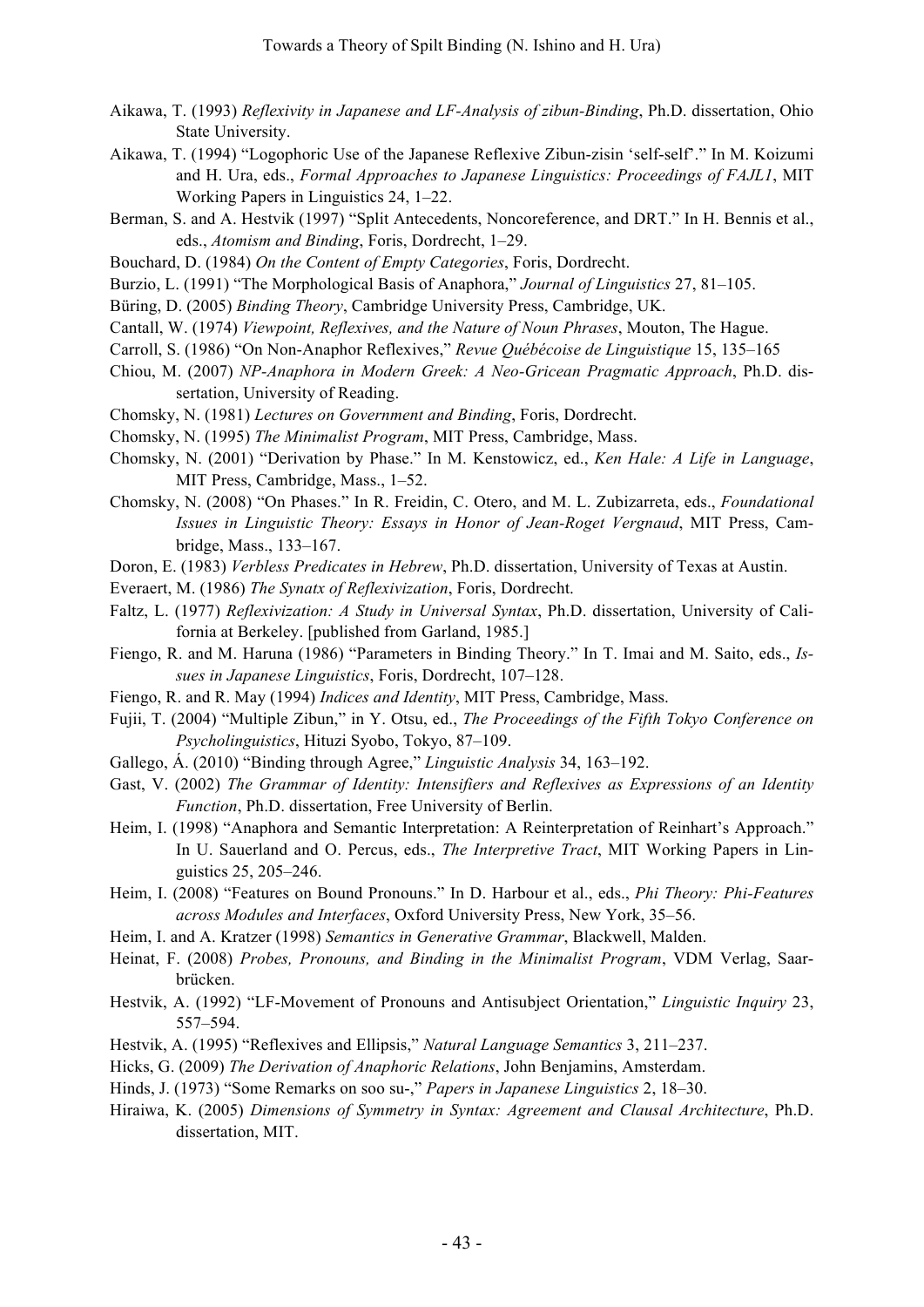- Hoji, H. (1991) "KARE," in C. Georgopoulos and R. Ishihara, eds., *Interdisciplinary Approaches to Language: Essays in Honor of S.-Y. Kuroda*, Kluwer, Dordrecht, 287–304.
- Hoji, H. (2003) "Surface and Deep Anaphora, Sloppy Identity, and Experiments in Syntax." In A. Barss, ed., *Anaphora: A Reference Guide*, Blackwell, Malden, 172–236.
- Humnick, L. (2009) *Pronouns in Kumyk Discourse*, Ph.D. dissertation, University of Minnesota.
- Ishino, N. (2012) *Feature Transfer and Feature Learning in Universal Grammar: A Comparative Study of the Syntactic Mechanism for Second Language Acquisition*, Ph.D. dissertation, Kwansei Gakuin University.
- Ishino, N. and H. Ura (2009) "Selective Transfer Hypothesis in L2 Acquisition and Multiple Parameters for Japanese Reflexives," Talk presented at the 139th Annual Meeting of The Linguistic Society of Japan.
- Ishino, N. and H. Ura (2010) "Light Verbs and the Licensing of VP-deletion in Japanese," ms., Kwansei Gakuin University.
- Ishino, N. and H. Ura (2011) "On Genuine Locally-bound Reflexives in Japanese," ms., Kwansei Gakuin University.
- Kasai, H. (2000) "Some Split Antecedents Are Not Split," *Linguistic Research* 17, 47–60.
- Katada, F. (1990) *The Representation of Anaphoric Relations in Logical Form*, Ph.D. dissertation, University of Southern California.
- Katada, F. (1991) "The LF Representation of Anaphors," *Linguistic Inquiry* 22, 287–314.
- Kawasaki, N. (1989) *Jibun-tati and Non-Coreferential Anaphora*, ms., University of Massachusetts, Amherst.
- Kitagawa, Y. (1986) *Subjects in Japanese and English*, Ph.D. dissertation, University of Massachusetts at Amherst.
- Koster, J. (1984) "On Binding and Control," *Linguistic Inquiry* 15, 417–459.
- Koster, J. (1986) *Domains and Dynasties: The Radical Autonomy of Syntax*, Foris, Dordrecht.
- Kuno, S. (1972) "Pronominalization, Reflexivization, and Direct Discourse," *Linguistic Inquiry* 3, 161–195.
- Kuno, S. (1987) *Functional Syntax: Anaphora, Discourse, and Empathy*, University of Chicago Press, Chicago.
- Kurata, K. (1986) "Asymmetries in Japanese," ms., University of Massachusetts at Amherst.
- Kuroda, S.-Y. (1965) *Generative Grammatical Studies in the Japanese Language*, Ph.D. dissertation, MIT.
- Lebeaux, D. (1984) "Locality and Anaphoric Binding," *The Linguistic Review* 4, 343–363.
- Lee-Schoenfeld, V. (2008) "Binding, Phases, and Locality," *Syntax* 11, 281–298.
- Nakamura, M. (1989) "Reflexives in Japanese," *Gengo Kenkyu* 95, 206–230.
- Napoli, D. J. (1976) "Reflexivization across Clause Boundaries in Italian," *Journal of Linguistics* 15,  $1-27$ .
- Noguchi, T. (1997) "Two Types of Pronouns and Variable Binding," *Language* 73, 770–797.
- Okada, M. (1998) "Reflexive Pronouns with Split Antecedents," *Journal of Pragmatics* 30, 59–84.
- Oshima, D. (2007) "On Empathic and Logophoric Binding," *Research on Language and Computation* 5, 19–35.
- Pica, P. (1984) "On the Distinction between Argumental and Non-Argumental Anaphors." In W. de Geest and Y. Putseys, eds., *Sentential Complementation*, Foris, Dordrecht, 185–193.
- Pica, P. (1987) "On the Nature of the Reflexivization Cycle," *Proceedings of NELS* 17, 483–499.
- Pica, P. (1991) "On the Interaction between Antecedent-government and Binding: The Case of Long-Distance Reflexivization." In J. Koster and E. Reuland, eds., *Long-Distance Anaphora*, Cambridge University Press, Cambridge, UK, 119–137.
- Pollard, C. and I. Sag (1992) "Anaphors in English and the Scope of Binding Theory," *Linguistic Inquiry* 23, 261–303.